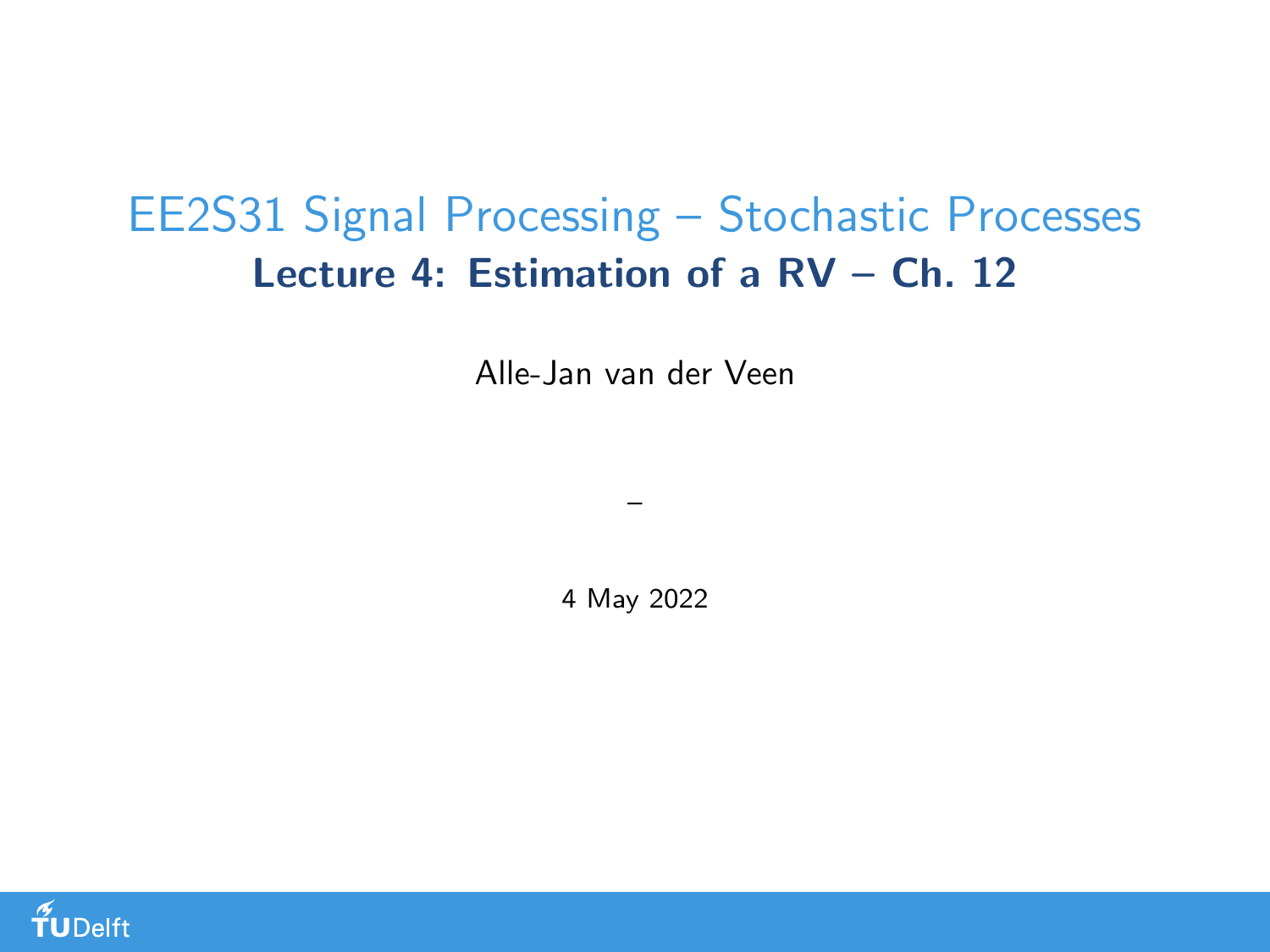# Today: Ch. 12 Estimation of a RV

We want to estimate the realization of a random variable, while the random variable itself cannot be observed, e.g.

- **Due to noise**
- No available sensor
- Not available in time (e.g., prediction)

#### What is the best estimate?

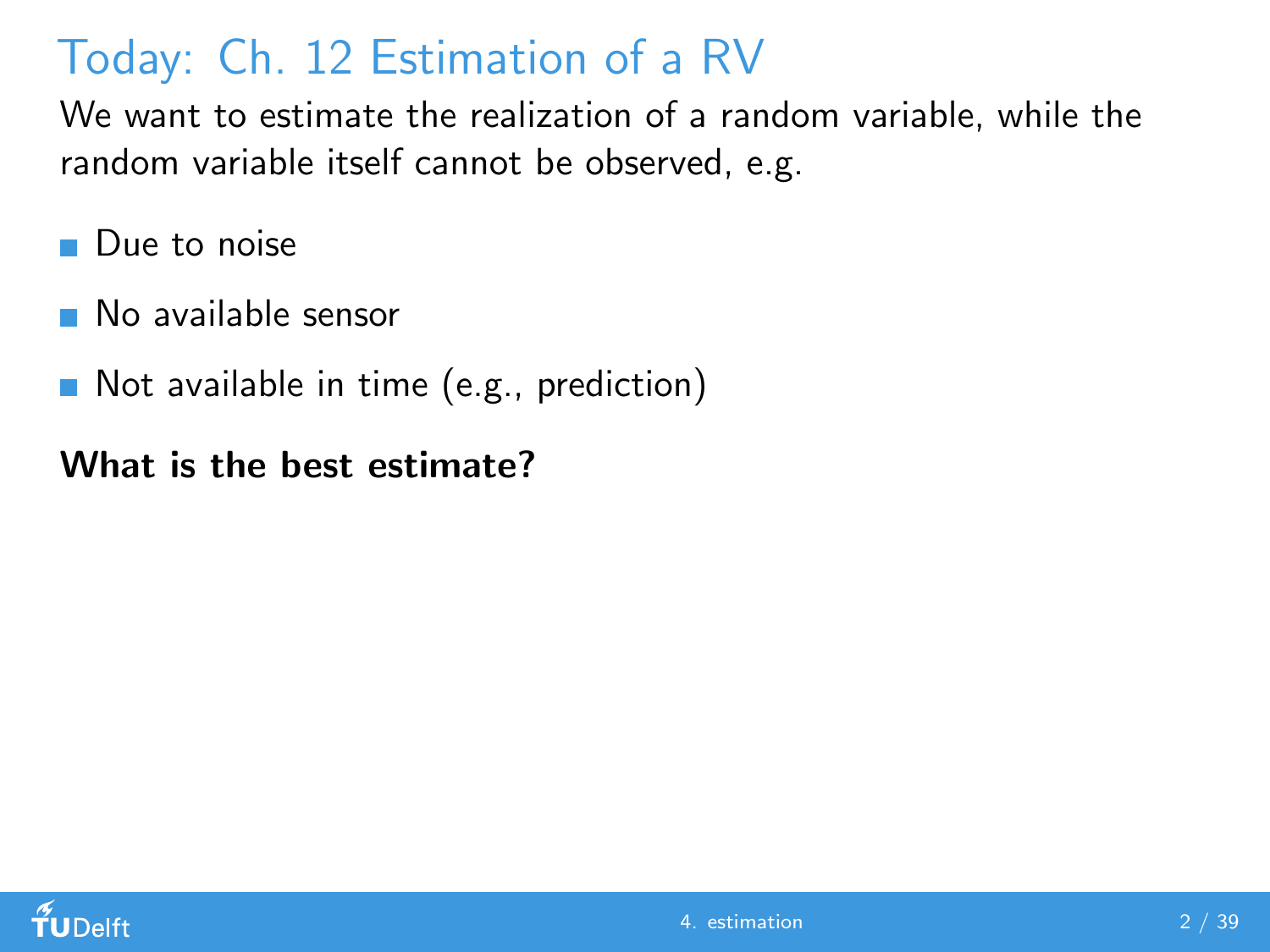# Today: Ch. 12 Estimation of a RV

We want to estimate the realization of a random variable, while the random variable itself cannot be observed, e.g.

- **Due to noise**
- No available sensor
- Not available in time (e.g., prediction)

#### What is the best estimate?

- Define "best": need cost function (e.g., mean square error)
- What knowledge is available? (data model, observations)
- **Feasibility/max complexity of calculations**

There are many answers!

This chapter shows 4 estimators: MMSE, MAP, ML, and LMMSE.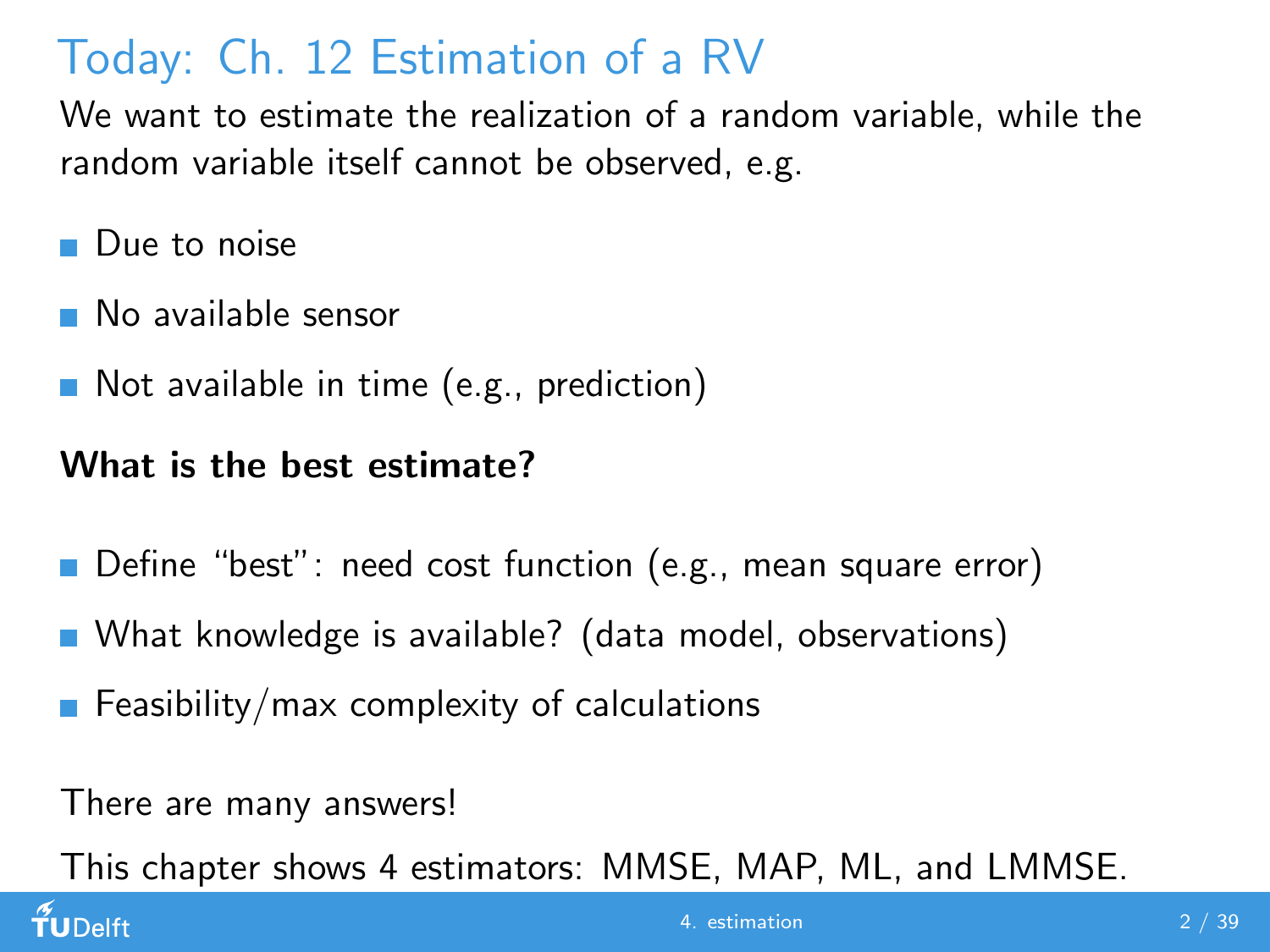## Estimation starts with a data model

RV of interest: X; observations  $y_1, \ldots, y_N$  of RV Y. Often we have a **forward** data model, e.g.

- **Linear model:**  $Y = AX + N$
- Autoregressive model:  $X_{n+1} = AX_n + V_n$
- State-space model:

$$
\begin{cases}\nX_{n+1} = AX_n + Bu_n + V_n \\
Y_n = CX_n + Du_n + W_n\n\end{cases}
$$

This naturally connects to the conditional PDF  $f_{Y|X}(y|x)$ .

But, given an observation  $Y = y$ , it is also natural to work with  $f_{X|Y}(x|y)$ . This relates to an **inverse** data model.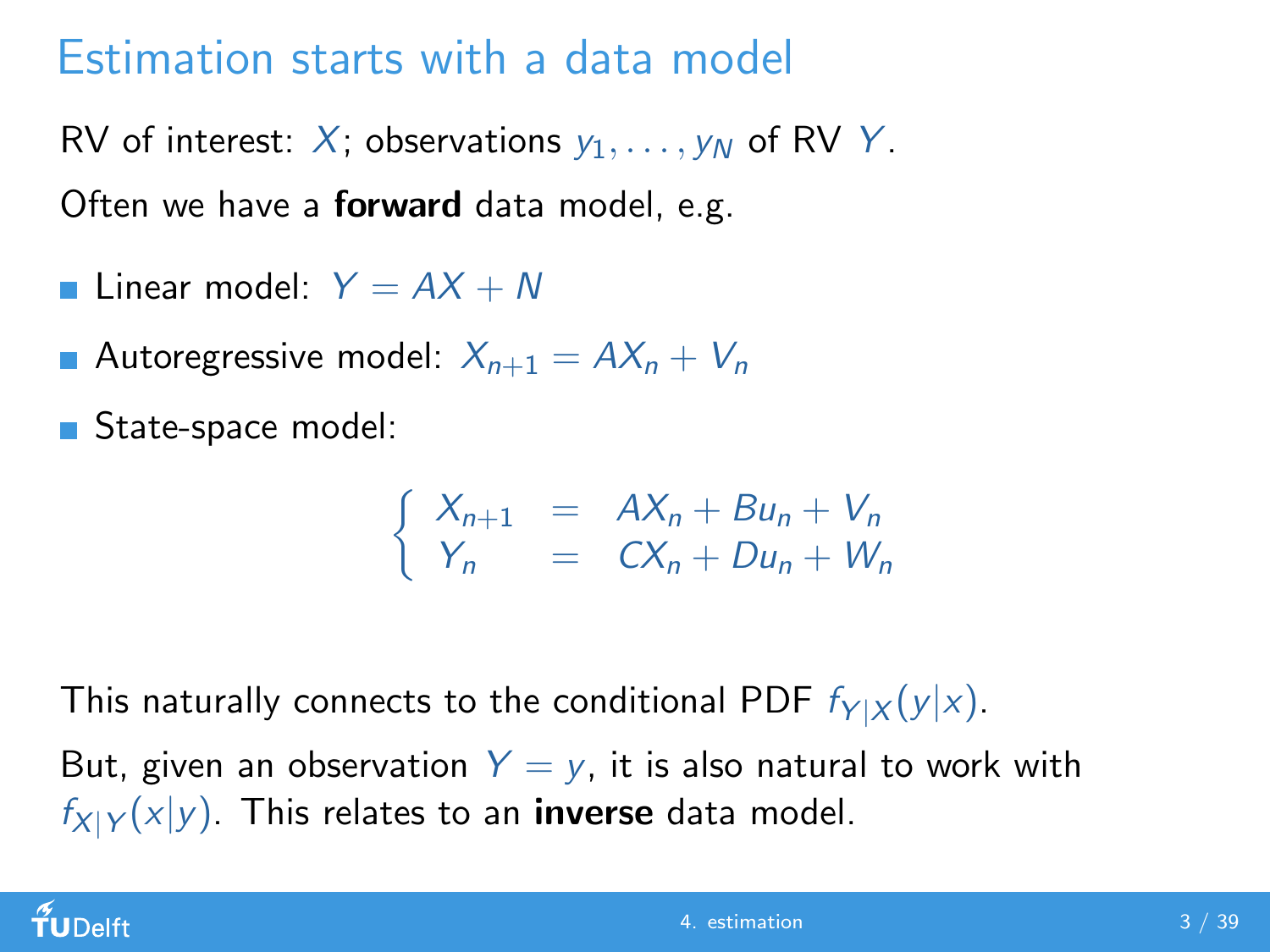## Estimation of RVs that can't be observed

Imagine we cannot observe X itself, but we want to estimate it using some related observations (and knowledge on the statistics).

What can we do if we have

- **Only knowledge of statistics of X?** (Blind estimate)
- Some information about X, e.g.,  $X \in A$ ? (e.g.,  $X > 5$ )
- **K**nowledge of a related variable? (e.g., observe  $Y = X + N$ )

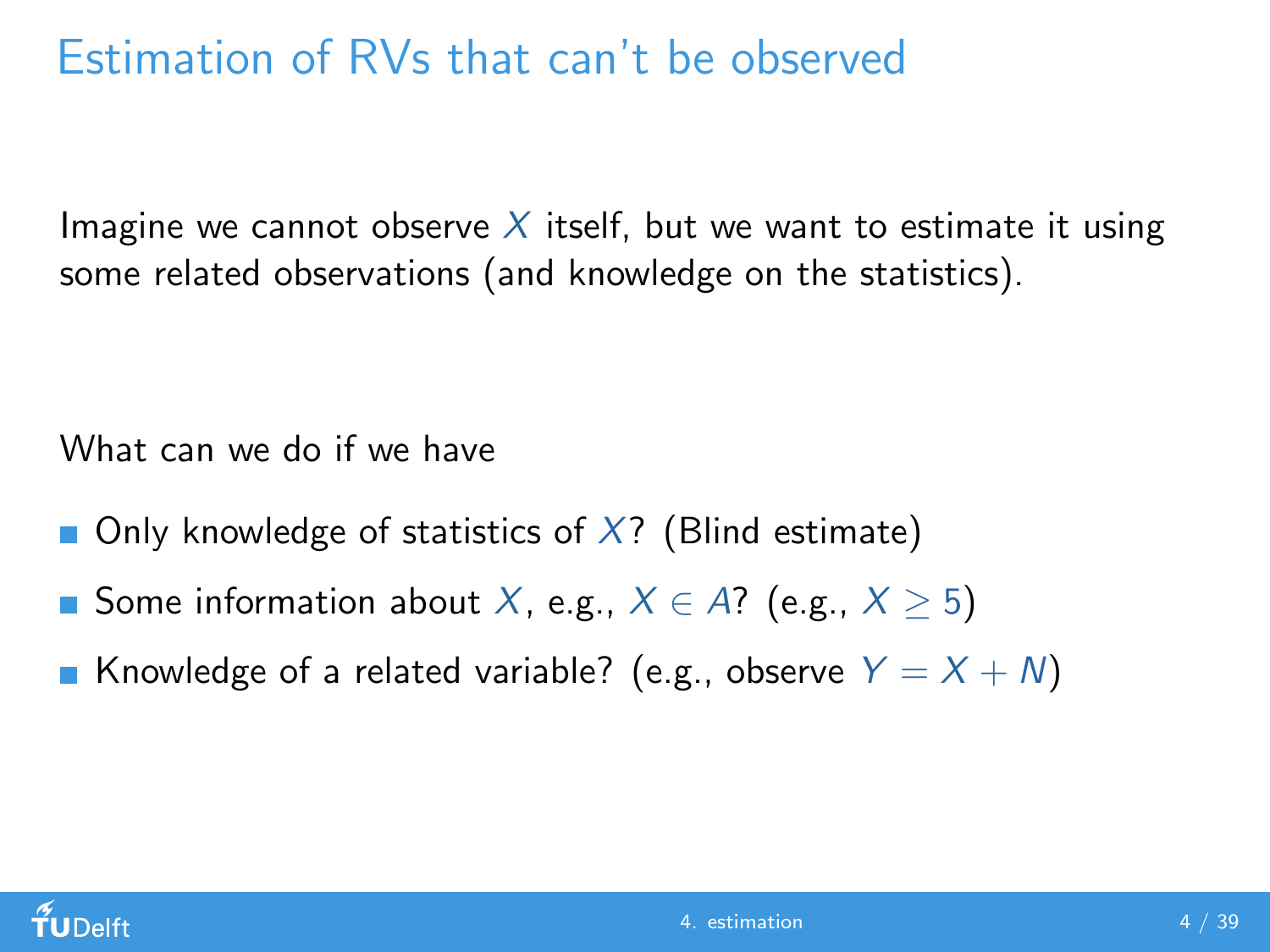#### **Notation**

X is the RV of interest, Y is an RV that we can observe.

- If the observation is  $Y = y$ , then our estimate of the (unobserved) realization of X is a function of y, denoted by  $\hat{x}(y)$ .
- **The same function, but now leaving Y random, is denoted as**  $\hat{X}(Y)$ . This is a random variable
- We can use the PDF  $f_Y(y)$  to evaluate expressions for  $\hat{X}(Y)$ , such as  $E[\hat{X}(Y)]$  or var $[\hat{X}(Y)]$

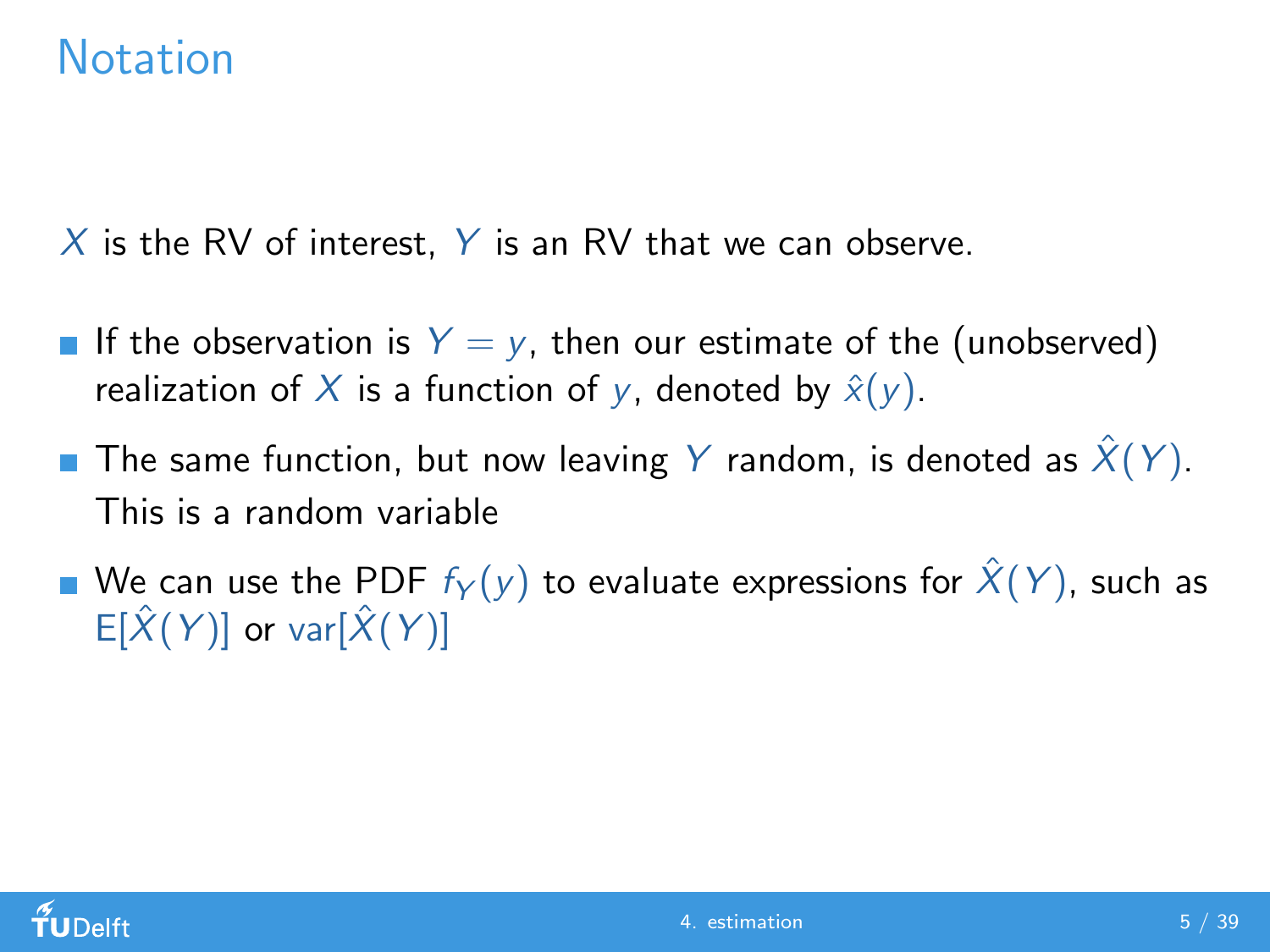## Minimum Mean-Squared Error

Without *any* measurements, what can we do?

Let's assume we know the prior pdf,  $f_X(x)$ :



How do we know which value is the best estimate of  $X$ ?

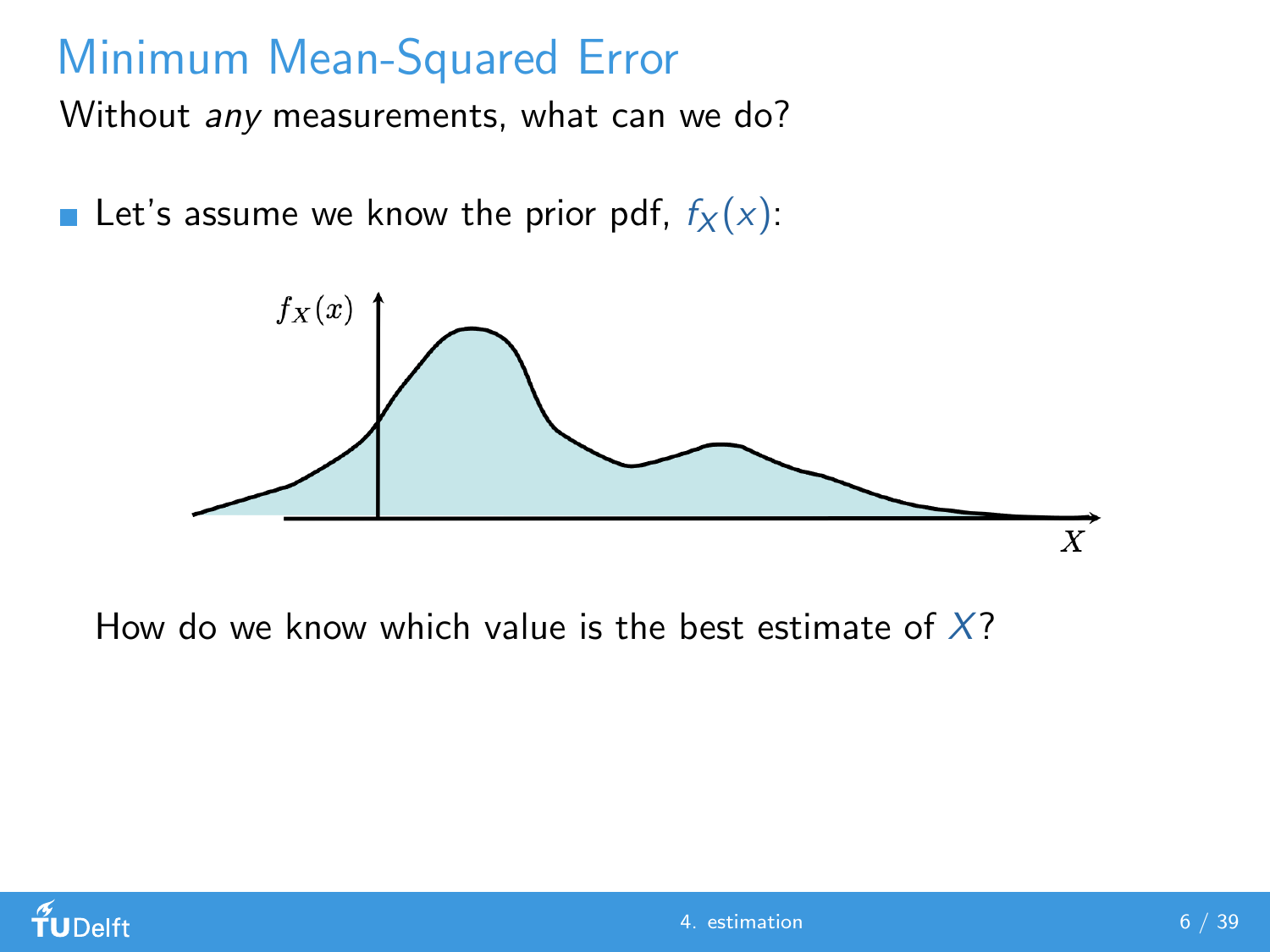# Minimum Mean-Squared Error

Without any measurements, what can we do?

Let's assume we know the prior pdf,  $f_X(x)$ :



How do we know which value is the best estimate of  $X$ ?

Use a proper distortion measure (cost function).

A measure that is often minimized is the mean-squared error:

$$
e = E\left[ (X - \hat{x})^2 \right]
$$

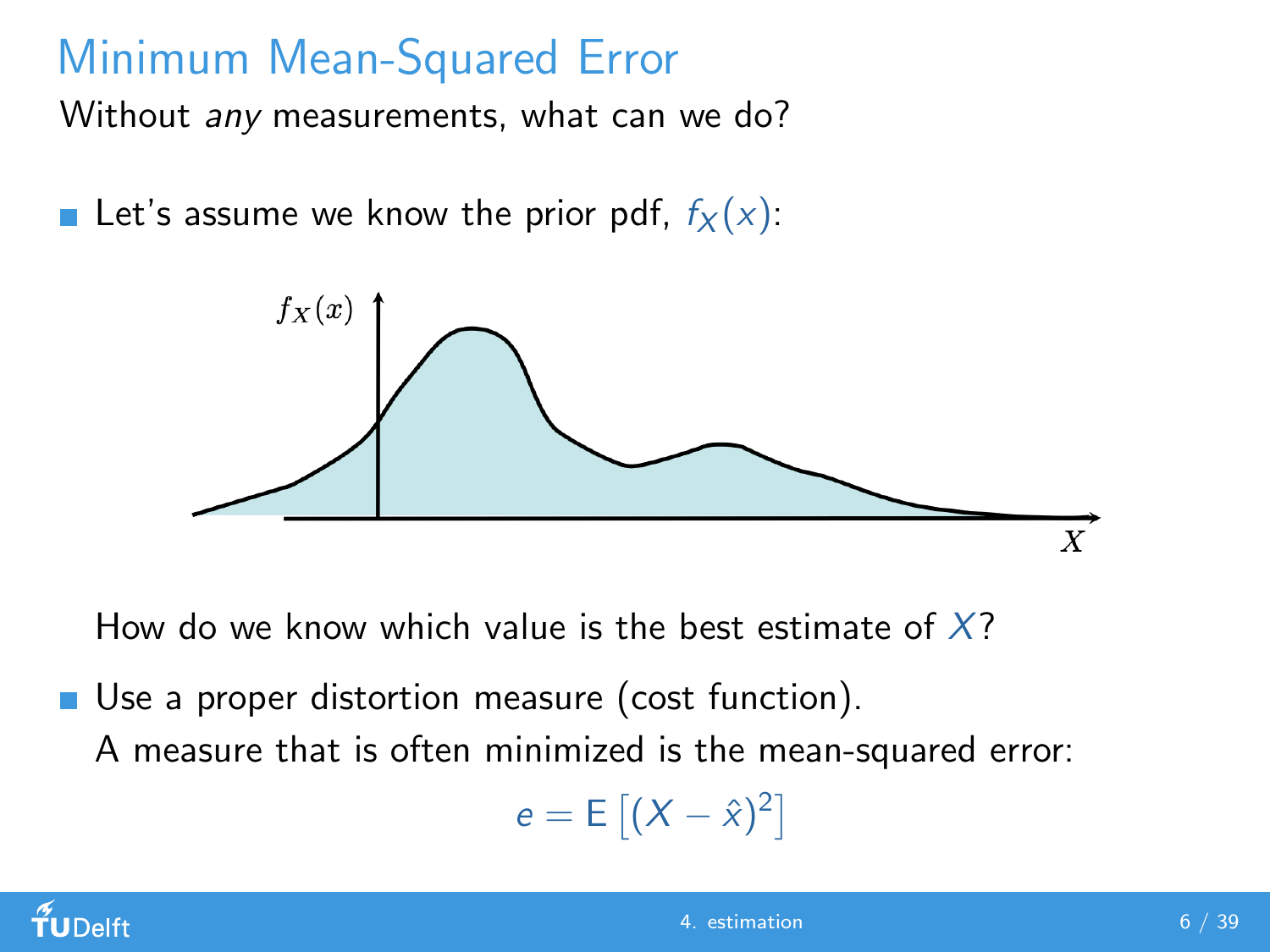## MMSE – Blind Estimate

Define the mean squared error (MSE):

$$
e = E [(X - \hat{x})^2] = E[X^2] - 2\hat{x} E[X] + \hat{x}^2
$$

**Minimize MSE by taking derivative to**  $\hat{x}$  **and setting it to zero:** 

$$
\frac{de}{d\hat{x}} = -2E[X] + 2\hat{x} = 0 \quad \Rightarrow \quad \hat{x} = E[X]
$$

The minimum MSE is  $e = E[X^2] - E[X]^2 = \text{var}[X]$ 

Is this what we expect?

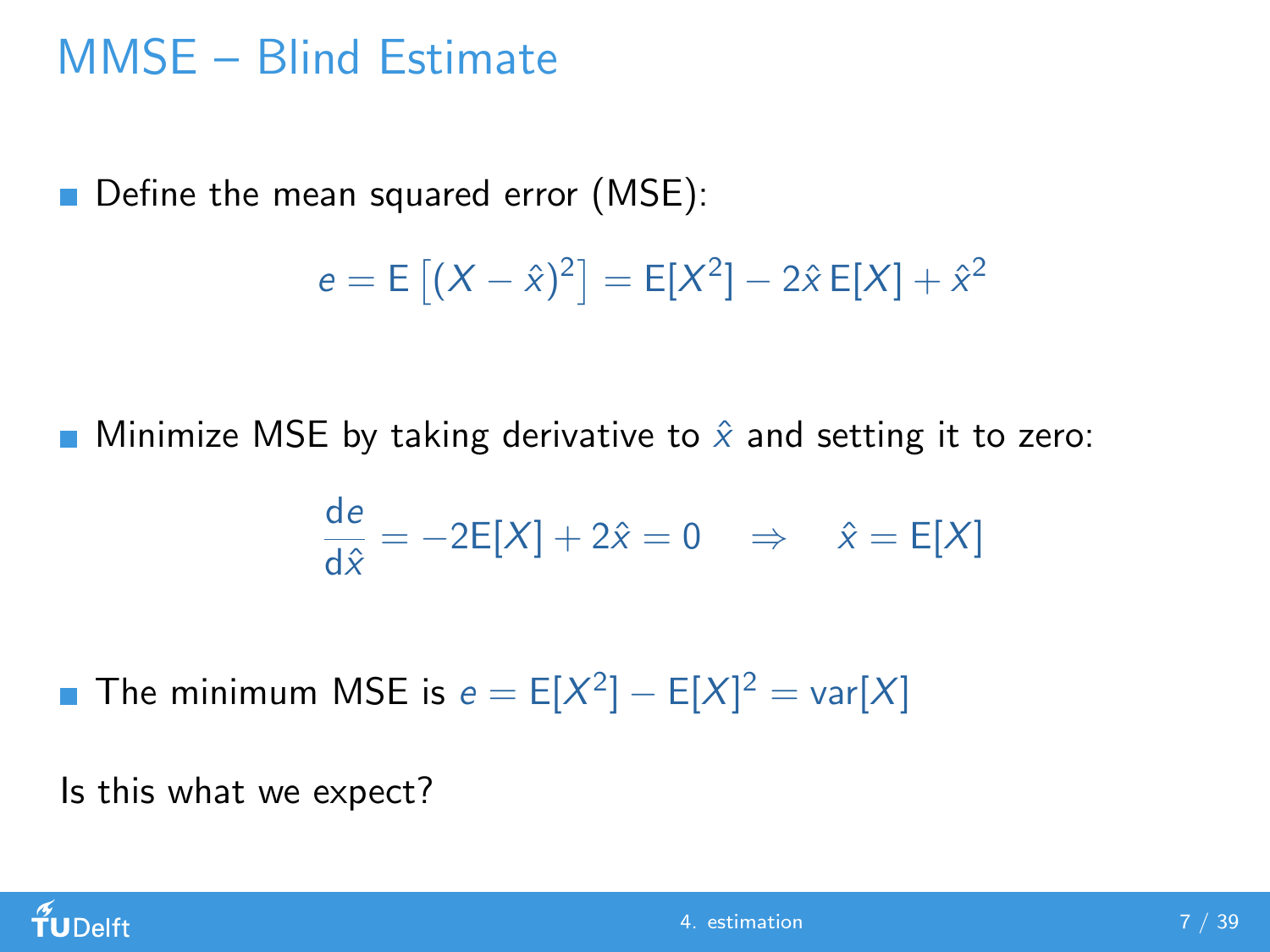## MMSE — Blind Estimate



E[X] is the "most typical" value for  $X$ .

Knowing only  $f_X(x)$ , taking  $\hat{x} = E[X]$  is the best we can do under MSE.

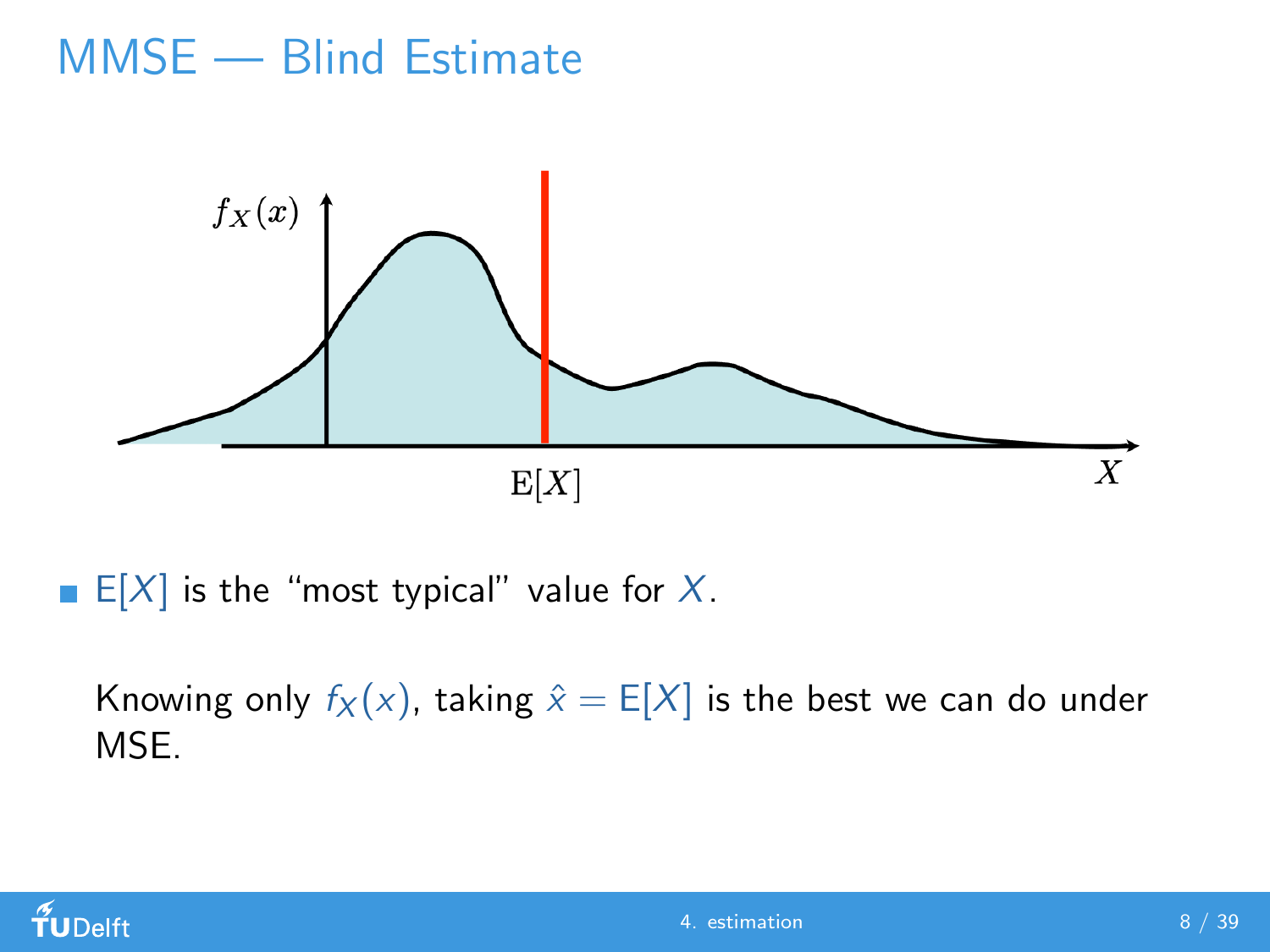## Expected value of sums of random variables

Imagine that we have additional information:

 $X \in A$ 

Can we use this information to improve our estimate?

$$
e = E[(X - \hat{x})^2 | A] = E[X^2 | A] - 2\hat{x} E[X|A] + \hat{x}^2
$$

de  $\frac{\partial z}{\partial \hat{x}} = -2 E[X|A] + 2\hat{x} = 0 \Rightarrow \hat{x} = E[X|A]$ 



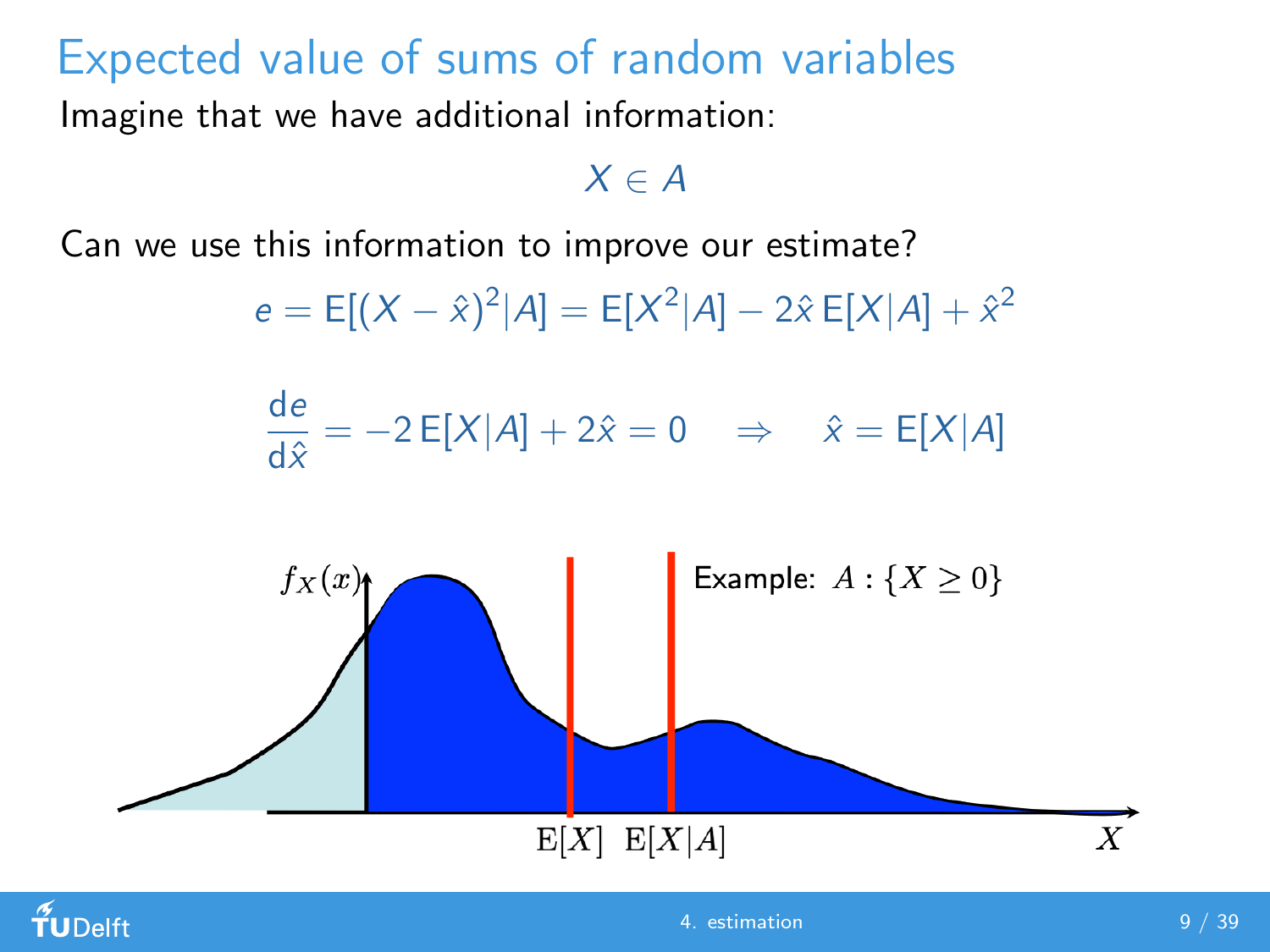## MMSE – Estimation Given a Random Variable

We cannot observe  $X$  directly, but we can observe a related random variable  $Y$ , e.g.

$$
Y=X+N.
$$

- In that case, we can make  $\hat{X}$  a function of Y, say  $\hat{X}(Y)$ . Suppose the observation is  $Y = y$ :
	- $e(y) = E[(X \hat{x}(y))^2 | Y = y] = E[X^2 | Y = y] 2\hat{x}(y) E[X | Y = y] + \hat{x}^2(y)$

$$
\frac{\partial e(y)}{\partial \hat{x}(y)} = -2 \mathsf{E}[X|Y = y] + 2\hat{x}(y) = 0 \quad \Rightarrow \quad \hat{x}(y) = \mathsf{E}[X|Y = y]
$$

We can also say  $\hat{X}(Y) = E[X|Y]$ : a random variable

The minimum MSE is  $\blacksquare$  $e(y) = E[X^2|Y = y] - E[X|Y = y]^2 = \text{var}[X|Y = y]$ 

TUDelft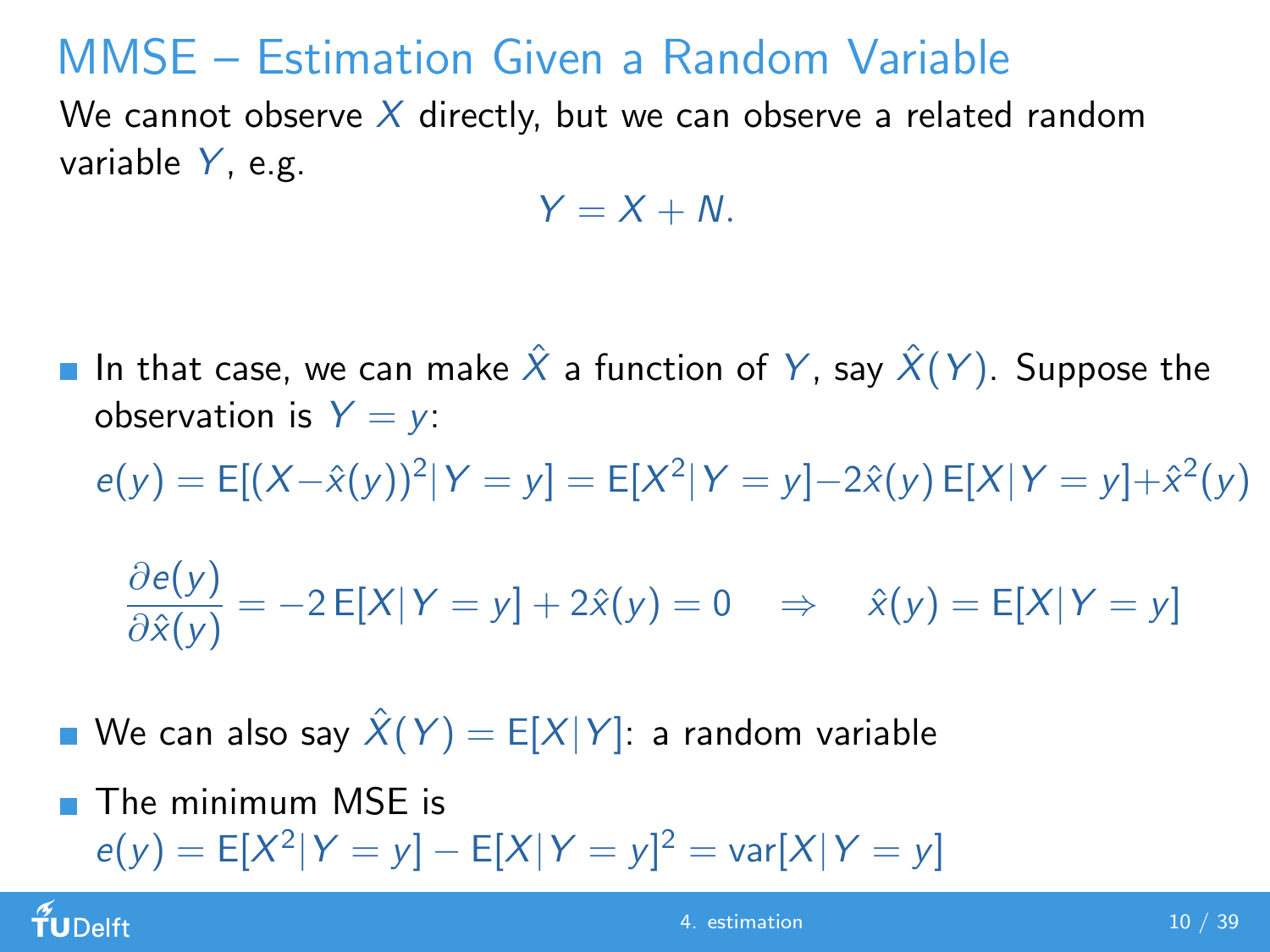## **MMSE**

#### Example:  $Z = Y + N$

with high correlation between random variables  $Y$  and  $Z$ 



With observation  $z = 2$ , the posterior density  $f_{Y|Z}(y|z)$  is very concentrated around  $\hat{y} = E[Y|z = 2] \approx 1.5$ 

#### $f$ UDelft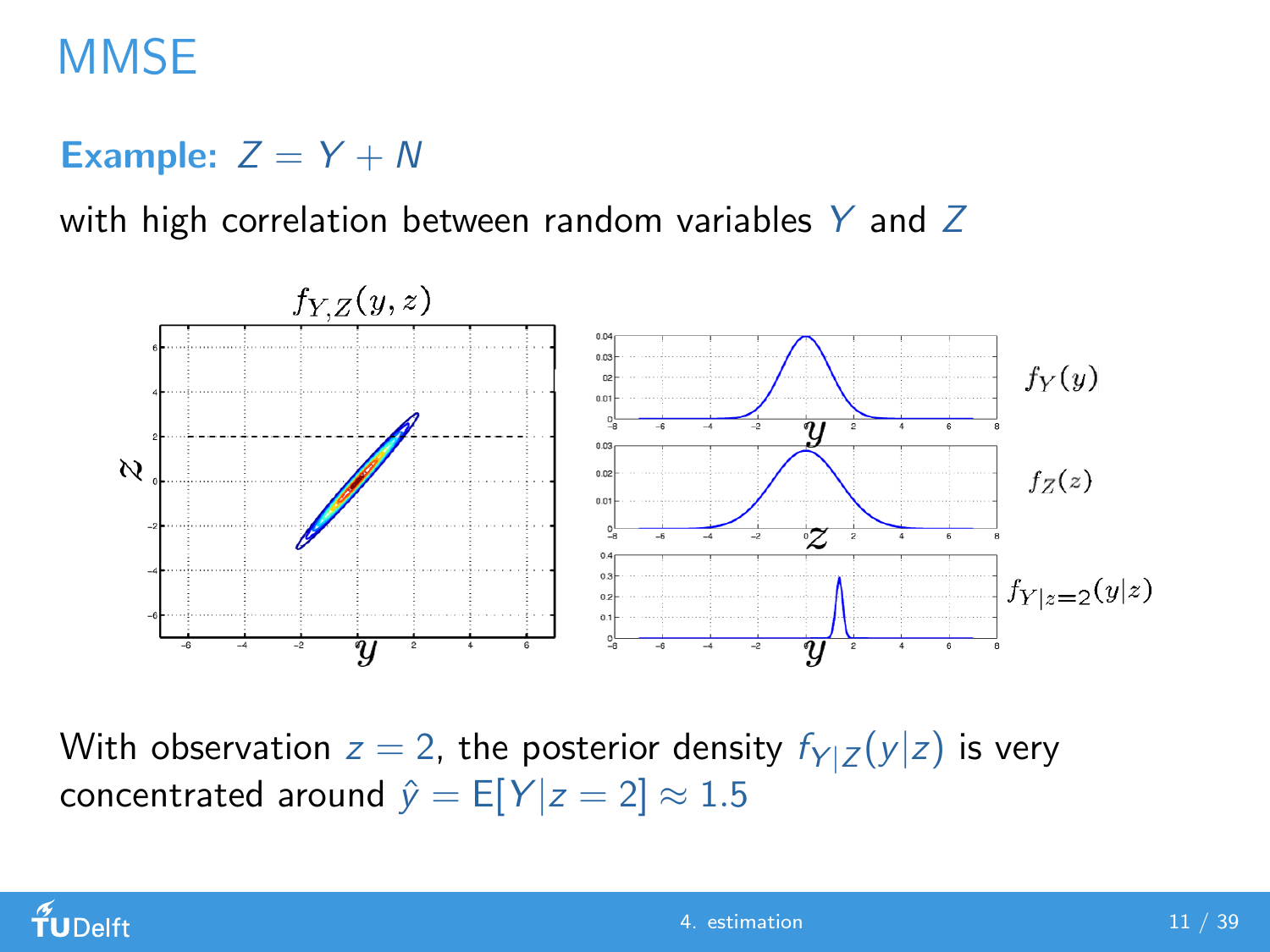## Problem 12.1.6

A signal X and noise Z are independent Gaussian(0,1) random variables, and  $Y = X + Z$  is a noisy observation of the signal X.

Usually, we want to use Y to estimate X; however, in this problem we will use  $Y$  to estimate the noise  $Z$ .

Find  $\hat{Z}(Y)$ , the MMSE estimator of Z given Y

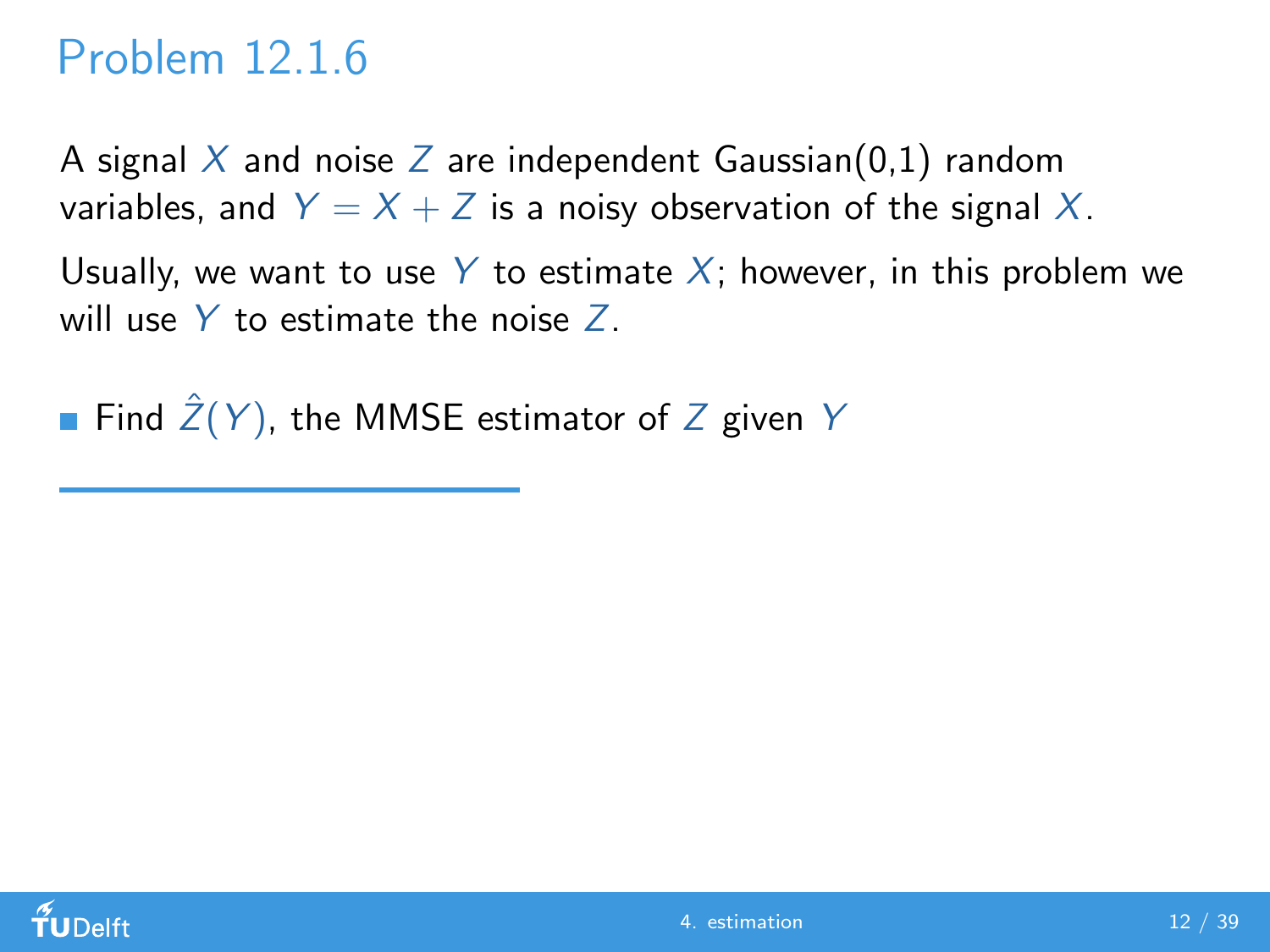#### Problem 12.1.6

A signal X and noise Z are independent Gaussian(0,1) random variables, and  $Y = X + Z$  is a noisy observation of the signal X.

Usually, we want to use Y to estimate X; however, in this problem we will use  $Y$  to estimate the noise  $Z$ .

Find  $\hat{Z}(Y)$ , the MMSE estimator of Z given Y

The MMSE estimator of  $Z$  given  $Y$  is always the conditional expectation. Random variables Y and Z are jointly (bivariate) Gaussian. Then (see Thm. 7.15)

$$
\hat{Z}(Y) = E[Z|Y] = \rho_{ZY} \frac{\sigma_Z}{\sigma_Y} (Y - \mu_Y) + \mu_Z
$$

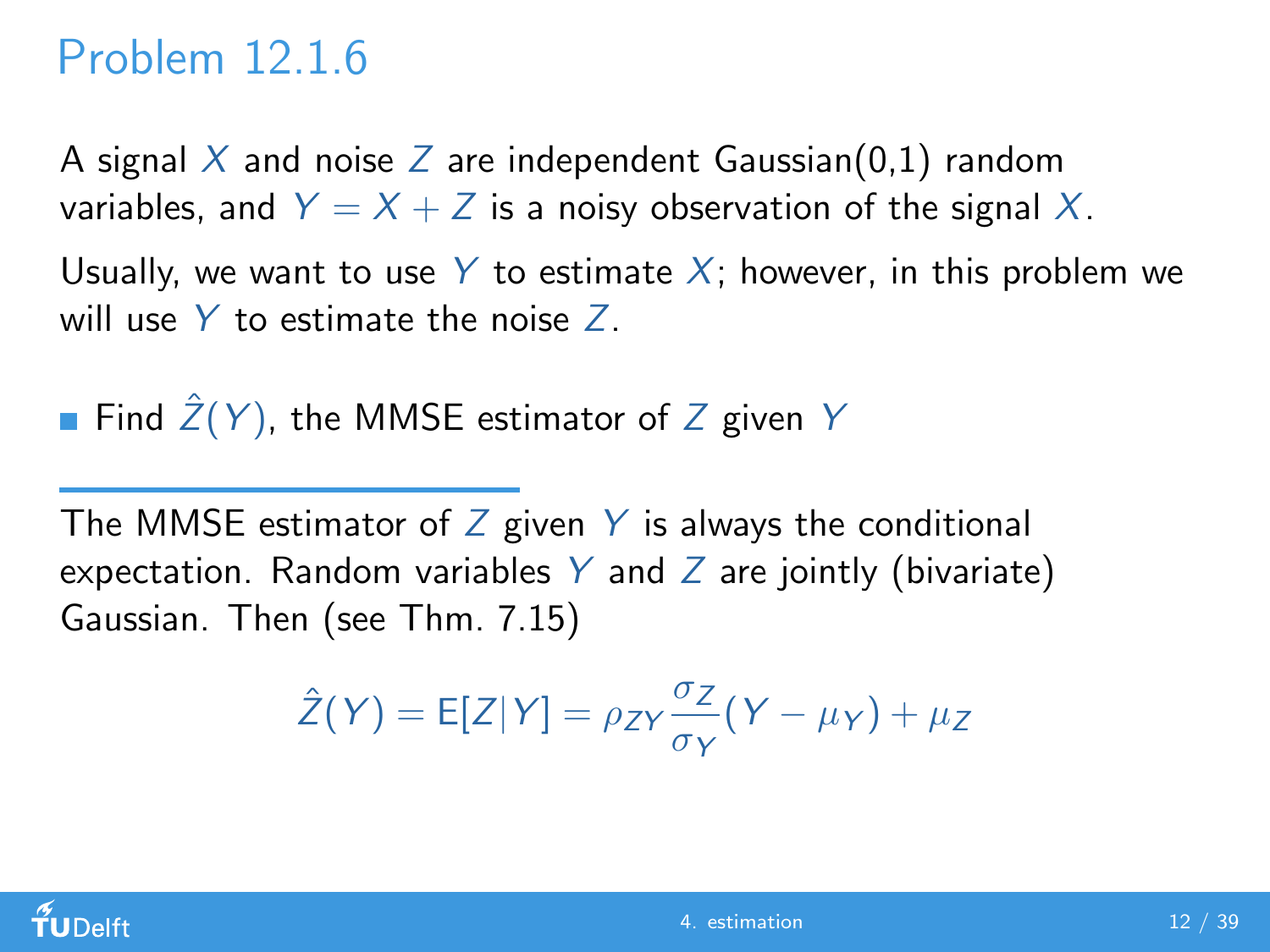## Problem 12.1.6 (cont'd)

In this case, it is given that  $\mu_Z = 0$ ,  $\sigma_Z = 1$ , and

$$
\mu_Y = \mathsf{E}[Y] = \mathsf{E}[X] + \mathsf{E}[Z] = 0
$$

Since  $X$  and  $Z$  are independent,

$$
\sigma_Y^2 = \sigma_X^2 + \sigma_Z^2 = 2
$$
  
\n
$$
\rho_{Z,Y} = \frac{\text{cov}[Z, Y]}{\sigma_Y \sigma_Z}
$$
  
\n
$$
= \frac{E[Z(X+Z)] - 0}{\sigma_Y \sigma_Z}
$$
  
\n
$$
= \frac{E[Z]E[X] + E[Z^2]}{\sigma_Y \sigma_Z} = \frac{\sigma_Z}{\sigma_Y} = \frac{1}{\sqrt{2}}
$$

It follows that

 $f$ UDelft

$$
\hat{Z}(Y) = E[Z|Y] = \frac{1}{\sqrt{2}} \frac{1}{\sqrt{2}} (Y - 0) + 0 = \frac{Y}{2}
$$

(Not intuitive: why not  $Y$ ? (See also Pr. 12.2.9))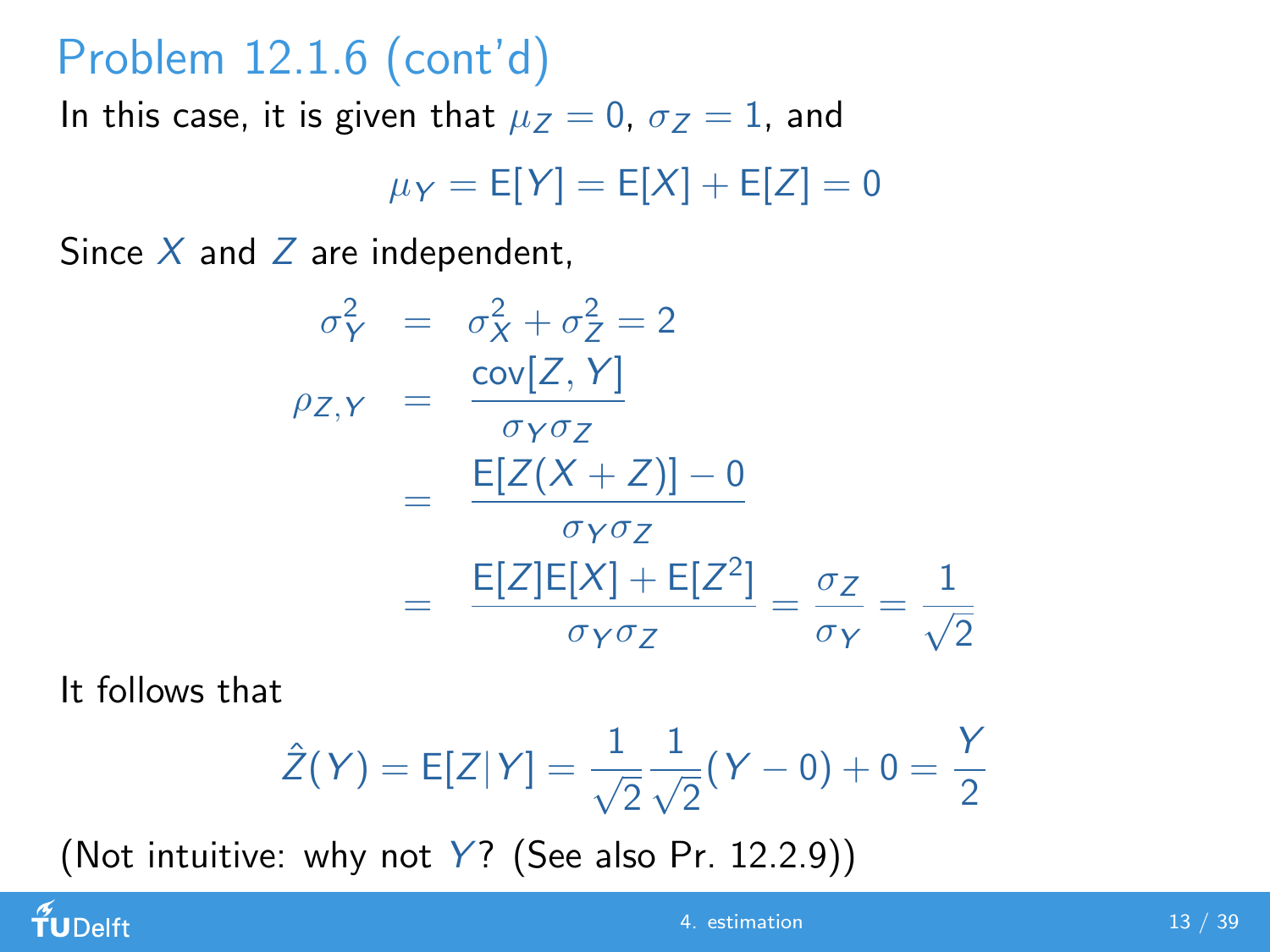# Problem 12.1.6 (cont'd; cf. Pr. 12.1.7)

Now derive this from first principles:

To compute  $E[Z|Y]$ , first compute  $f_{Z|Y}(z|y)$ .

**Forward model:** given  $Z = z$ , then  $Y = X + z$ , hence (Thm. 6.4)

 $f_{Y|Z}(y|z) = f_X(y - z)$ 

Use Bayes:

$$
f_{Z|Y}(z|y) = \frac{f_{Y|Z}(y|z) f_Z(z)}{f_Y(y)} = \frac{f_X(y-z) f_Z(z)}{\int f_X(y-z) f_Z(z) dz}
$$

$$
E[Z|Y=y] = \int z f_{Z|Y}(z|y) dz = \frac{\int z f_X(y-z) f_Z(z) dz}{\int f_X(y-z) f_Z(z) dz}
$$

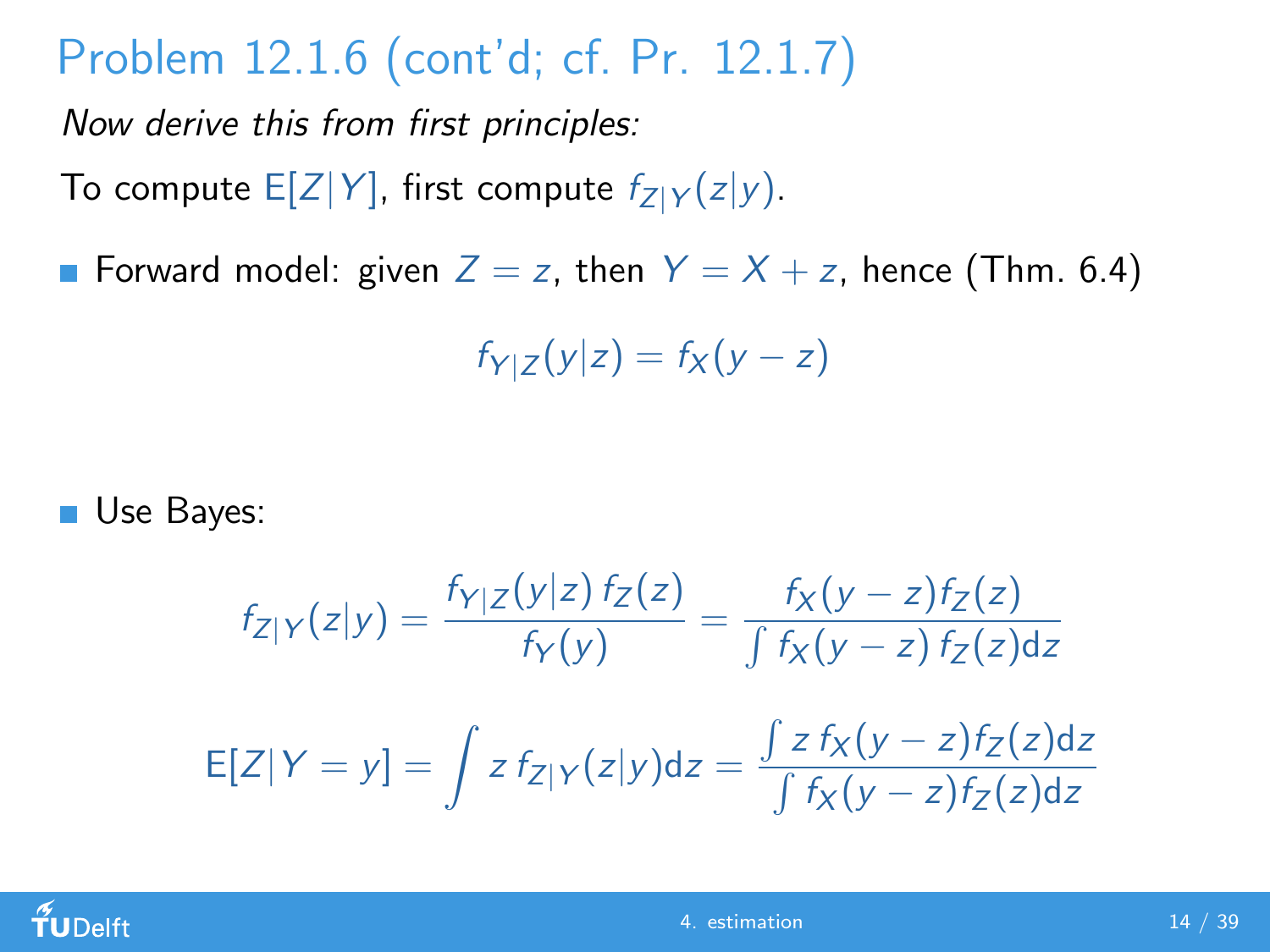# Problem 12.1.6 (cont'd)

**Insert Gaussian models for X and Z:** (for normalization constant c)

$$
\hat{z}(y) = E[Z|Y = y] = \frac{\int z \, \cancel{\ne} e^{-(y-z)^2/2} e^{-z^2/2} dz}{\int \cancel{\ne} e^{-(y-z)^2/2} e^{-z^2/2} dz}
$$

$$
= \frac{\int z e^{-(z-\frac{1}{2}y)^2} e^{-y^2/4} dz}{\int e^{-(z-\frac{1}{2}y)^2} e^{-y^2/4} dz}
$$

$$
= \frac{\int z c' e^{-(z-\frac{1}{2}y)^2} dz}{1}
$$

This evaluates to the expected value of a Gaussian $(\frac{1}{2}y,\frac{1}{2})$  $\frac{1}{2}$ . Thus,  $\hat{z}(y) = E[Z|Y = y] = \frac{1}{2}y$ . The mean square error is  $e^* = \text{var}[Z|Y] = \frac{1}{2}.$ 

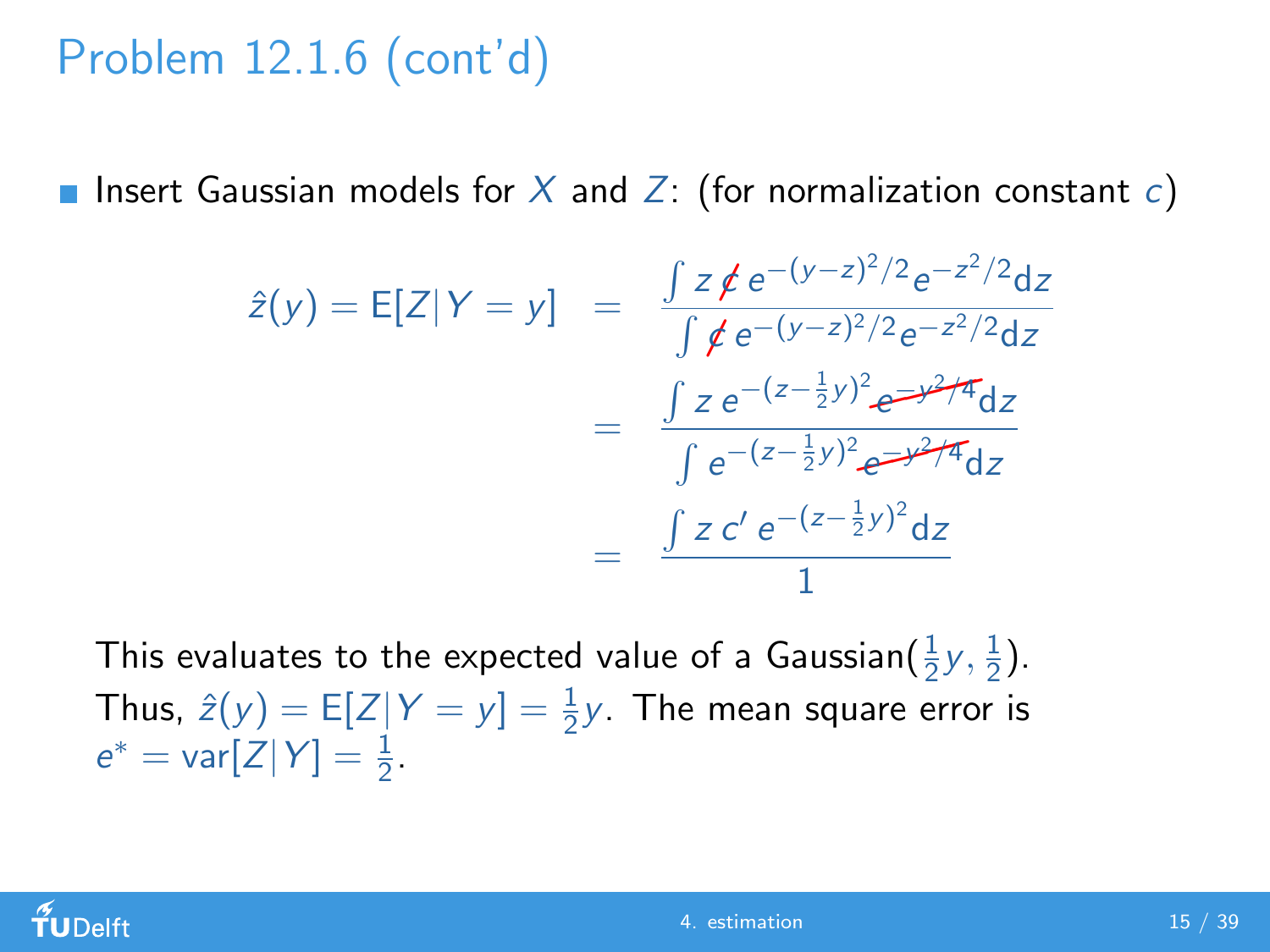## Generalization: Bayesian estimation of a RV

Let's do this for more general cost functions.

**D**efine a non-negative cost function  $C(X, \hat{X}(Y))$ , e.g.

$$
C(X, \hat{X}(Y)) = (X - \hat{X}(Y))^{2}
$$

**Minimize expected costs:**  $e = E[C(X, \hat{X}(Y))]$ 

Since both X and  $\hat{X}(Y)$  are random variables, we can express e as

$$
e = \int \int C(x, \hat{x}(y)) f_{X,Y}(x, y) dxdy
$$

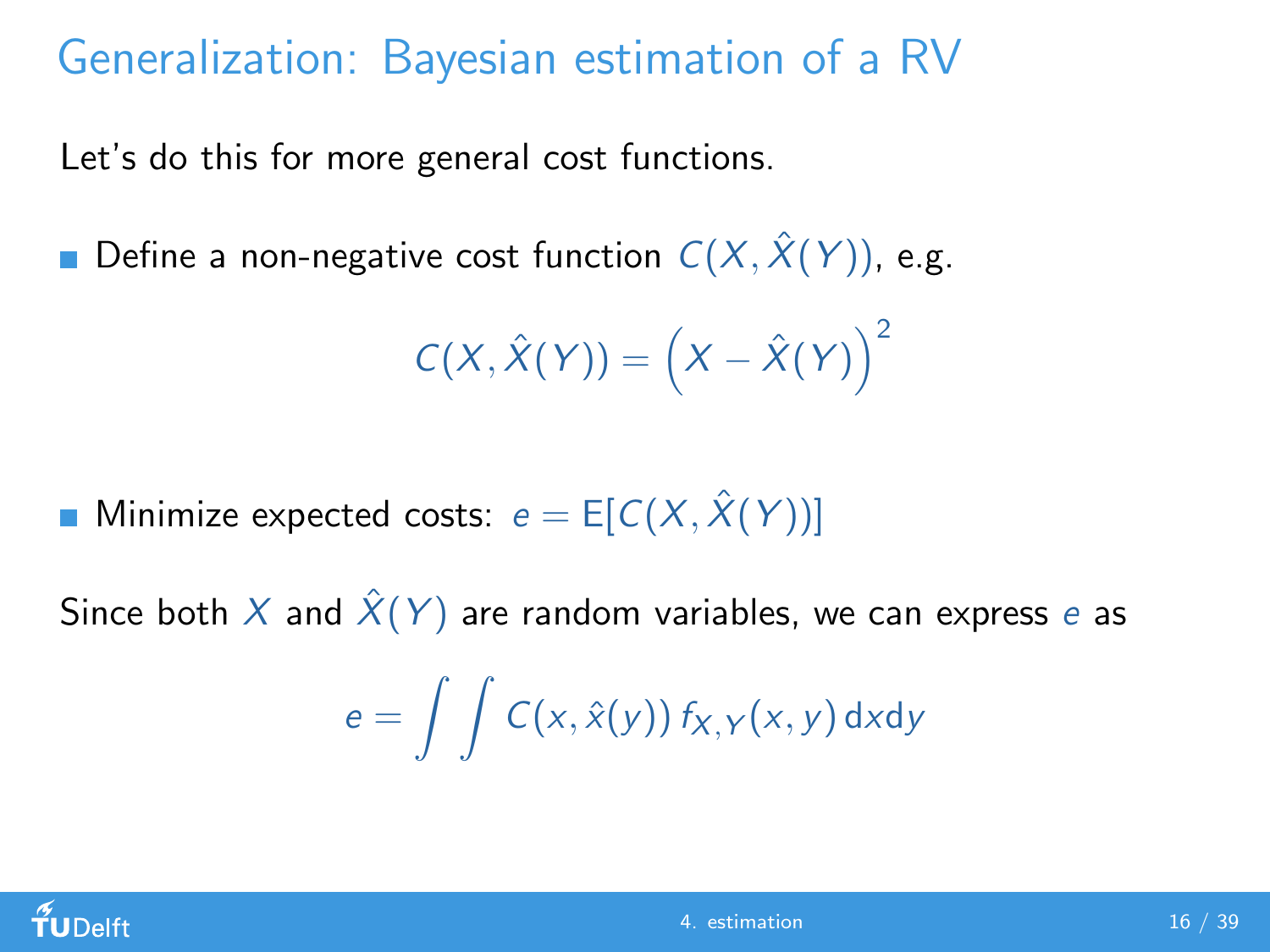## Bayesian estimation of a RV

Remember Bayes' rule:

$$
f_{X,Y}(x,y) = f_{X|Y}(x|y) f_Y(y)
$$

**Using Bayes' rule, we can write** 

$$
e = \int \underbrace{\int C(x, \hat{x}(y)) f_{X|Y}(x|y) dx}_{e(y)} f_{Y}(y) dy
$$

Notice that

 $C(x, \hat{x}(y)) \geq 0$ ,

$$
\blacksquare f_{X|Y}(x|y) \geq 0,
$$

$$
\blacksquare \ f_Y(y) \geq 0
$$

 $f$ UDelft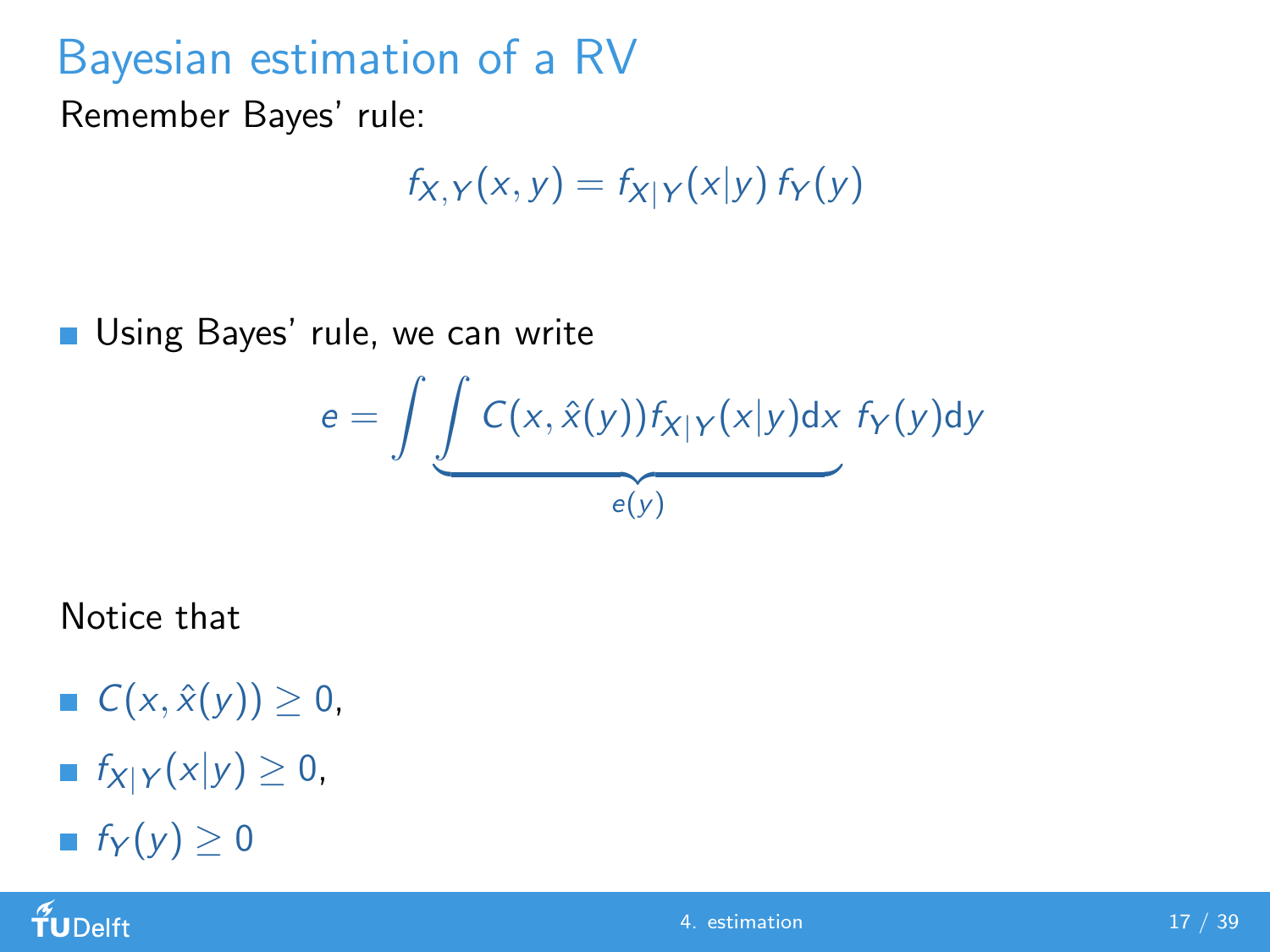## Bayesian estimation of a RV

We can simplify our problem:

 $\blacksquare$  To minimize e, it is sufficient to minimize

$$
e(y) = \int C(x, \hat{x}(y)) f_{X|Y}(x|y) dx
$$

for each realization (observation)  $y$ :

$$
\hat{x}(y) = \underset{\hat{x}(y)}{\arg \min} \int C(x, \hat{x}(y)) f_{X|Y}(x|y) dx
$$

**For the MMSE cost function we find** 

$$
\frac{\mathrm{de}(\hat{x}(y))}{\mathrm{d}\hat{x}(y)} = \frac{\mathrm{d}}{\mathrm{d}\hat{x}(y)} \int (x - \hat{x}(y))^2 f_{X|Y}(x|y) \,\mathrm{d}x
$$
\n
$$
= -2 \int (x - \hat{x}(y)) f_{X|Y}(x|y) \,\mathrm{d}x
$$
\n
$$
= 0
$$

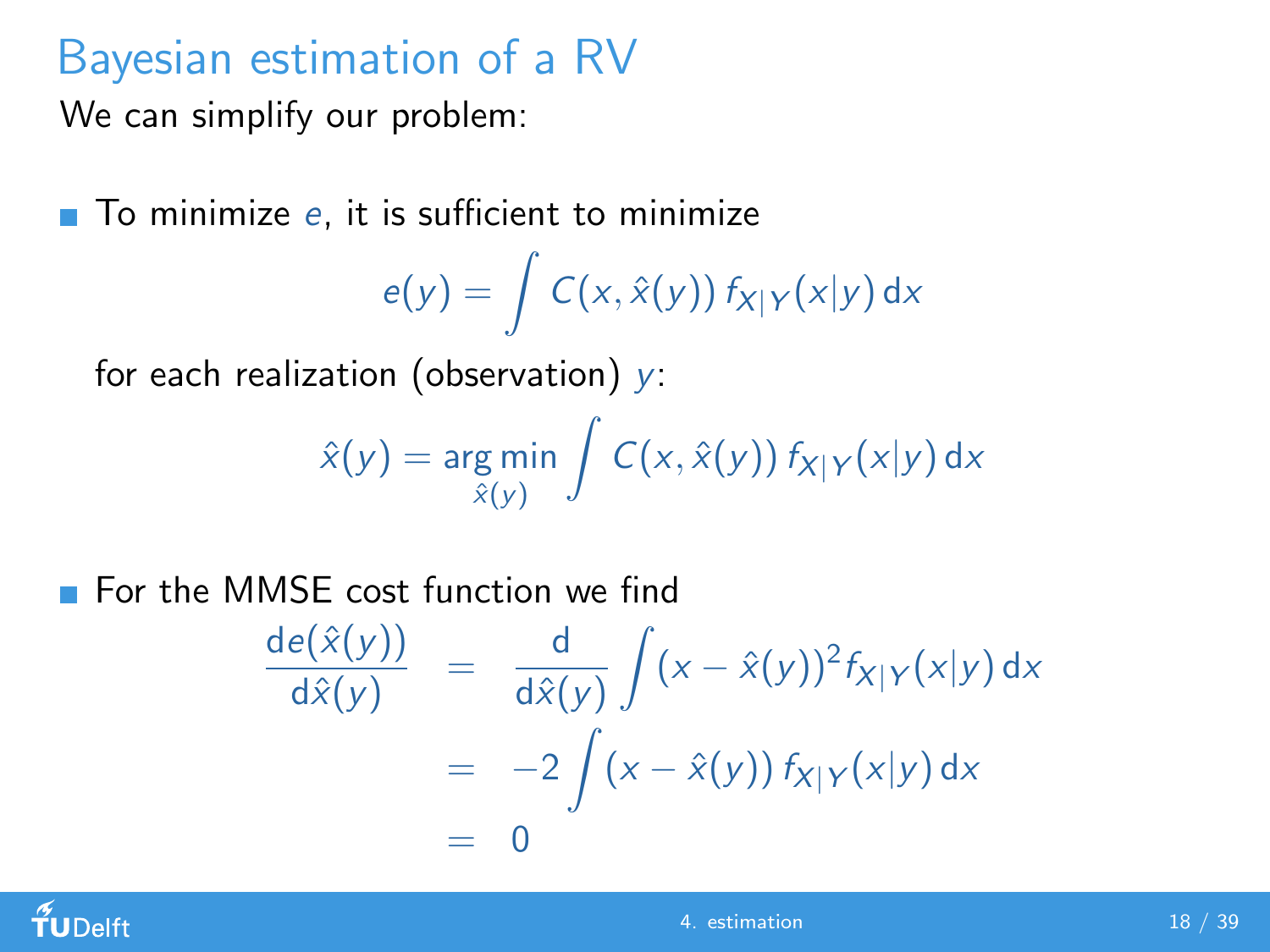Bayesian estimation of a RV

$$
\Leftrightarrow \int \hat{x}(y)f_{X|Y}(x|y)dx = \int x f_{X|Y}(x|y) dx
$$

$$
\hat{x}(y) \underbrace{\int f_{X|Y}(x|y)dx}_{1} = E[X|Y = y]
$$

The result is (again)

 $\hat{x}_{MMSE}(y) = E[X|Y=y]$ 

- The optimal estimator under the squared error condition (the MMSE) is the conditional expectation
- What about other cost functions?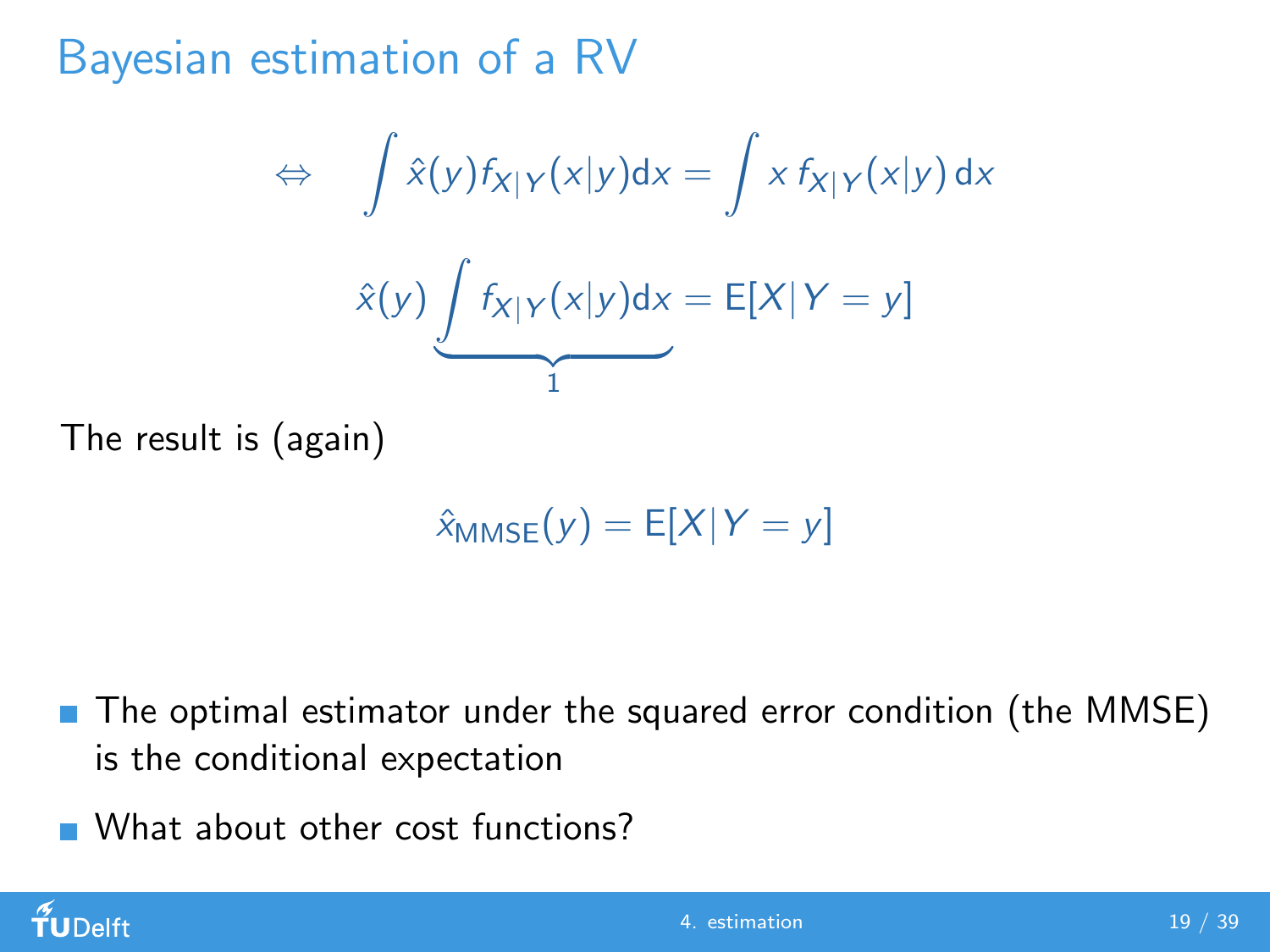#### Bayesian Estimation: MAP

Estimators that are derived using the uniform cost function are often referred to as maximum a posteriori (MAP) estimators:

$$
C(x,\hat{x}(y)) = \begin{cases} 0 & |x-\hat{x}(y)| < \epsilon, \\ 1 & \text{otherwise} \end{cases}
$$

**Finding the MAP estimator:** 

$$
\min_{\hat{x}(y)} e(y) = \min_{\hat{x}(y)} \int C(x, \hat{x}(y)) f_{X|Y}(x|y) dx
$$

$$
= \min_{\hat{x}(y)} \int_{|x-\hat{x}(y)| \ge \epsilon} f_{X|Y}(x|y) dx
$$

$$
= \min_{\hat{x}(y)} 1 - \int_{|x-\hat{x}(y)| < \epsilon} f_{X|Y}(x|y) dx
$$

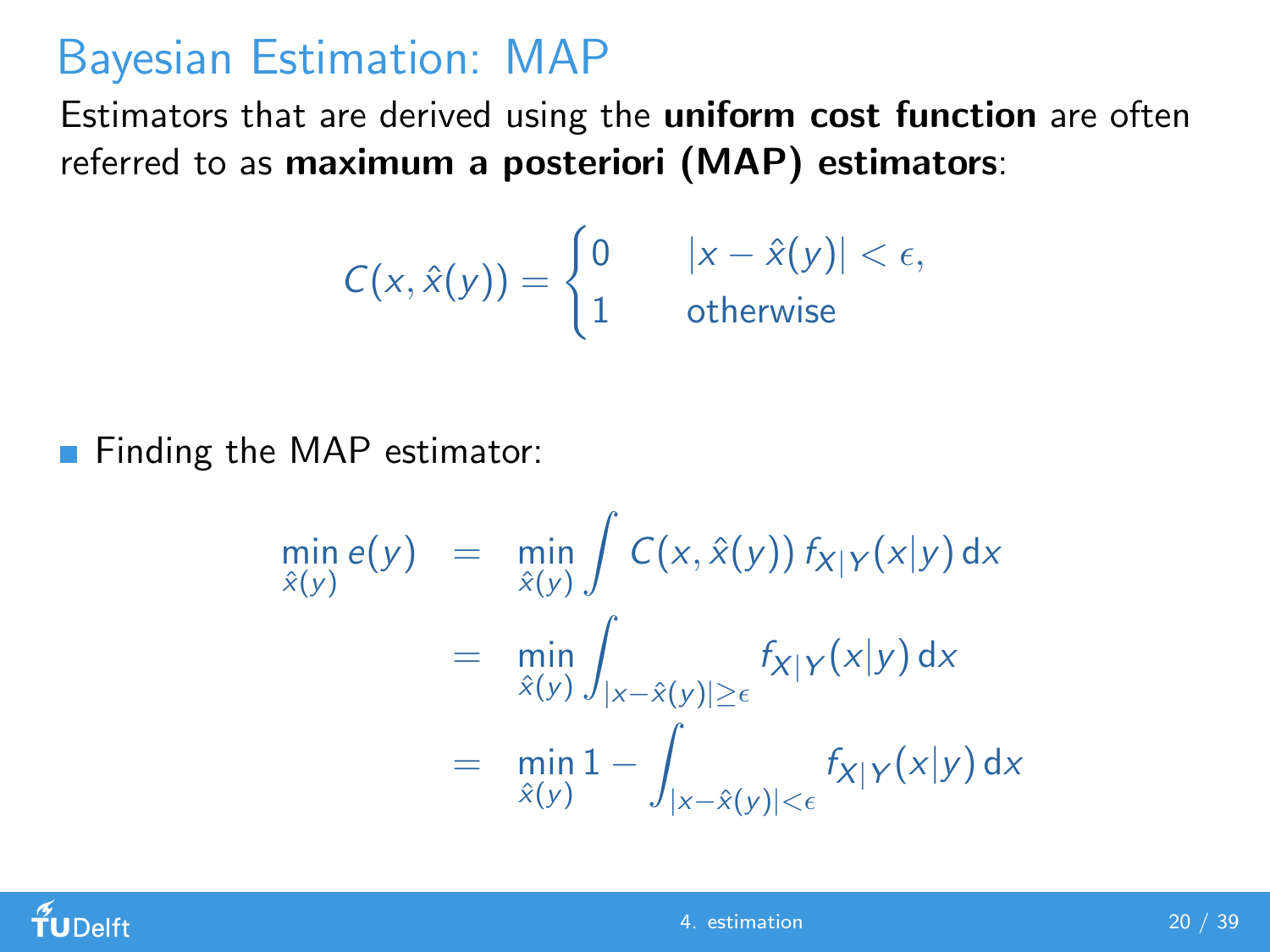# Maximum A Posteriori (MAP) Estimator

Because the integral is over an arbitrarily small region around  $\hat{x}(y)$ ,  $e(y)$  is minimized when the PDF  $f_{X|Y}(x|y)$  is maximized;

```
\hat{x}_{\mathsf{MAP}}(y) = \mathsf{arg\,max}\; \mathit{f}_{X|Y}(x|y)x
```
**The MAP estimate**  $\hat{x}(y)$  **is the value of x that maximizes the** conditional density  $f_{X|Y}(x|y)$ .

The name **maximum a posteriori** is derived from the fact that the density  $f_{X|Y}(x|y)$  is often called the posterior density.

Similarly, the **blind** estimator for this cost function is

 $\hat{x}$  = arg max  $f_X(x)$ x

which is the mode of the PDF of  $X$ .

#### $\rm \tilde{f}$ U $\rm$ Delft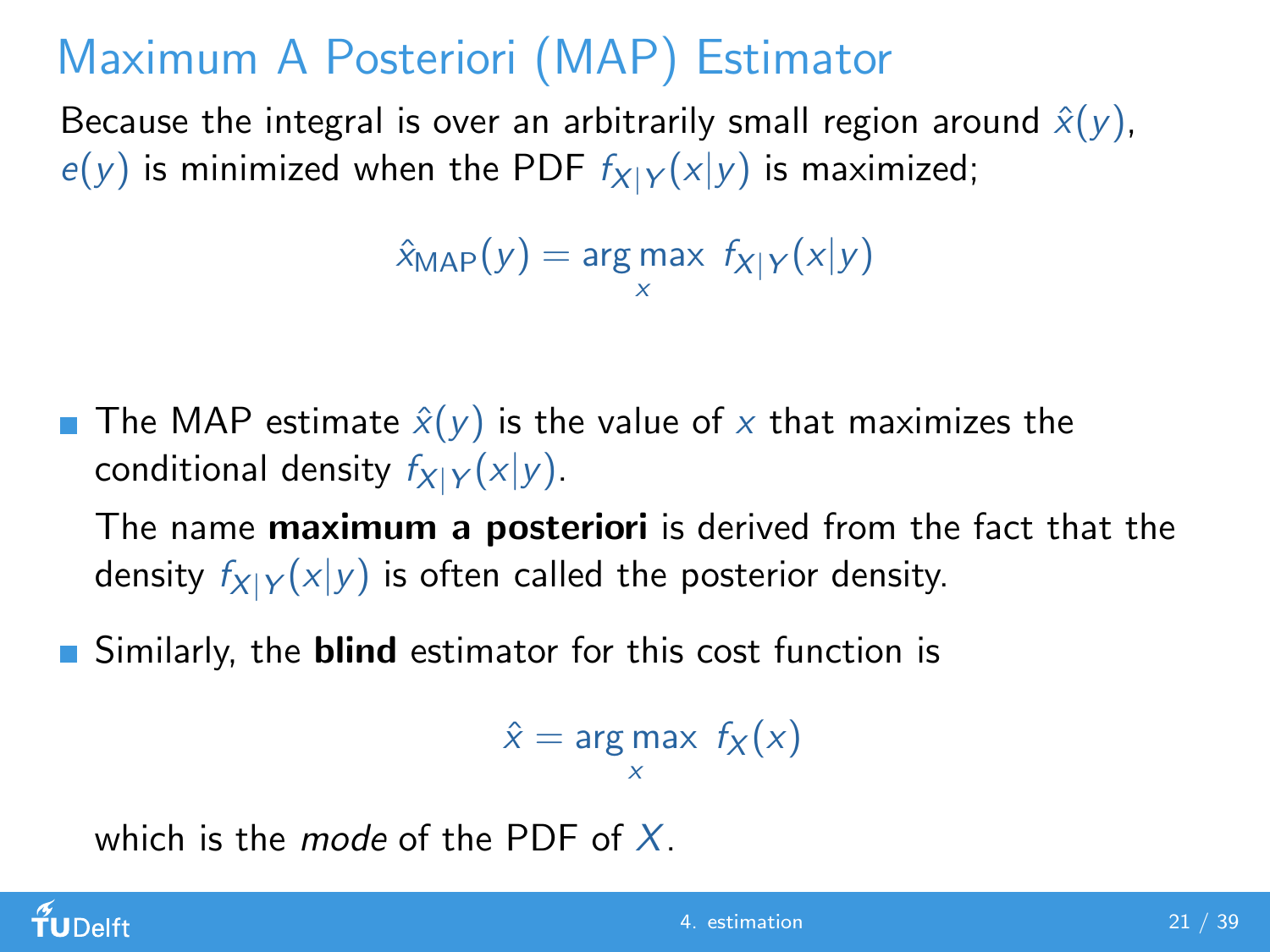# Maximum Likelihood Estimator

Notice that

$$
\hat{x}(y) = \arg \max_{x} f_{X|Y}(x|y) = \arg \max_{x} \frac{f_{Y|X}(y|x) f_X(x)}{f_Y(y)} = \arg \max_{x} f_{Y|X}(y|x) f_X(x)
$$

If the prior  $f_X(x)$  is non-informative (e.g., uniform over the whole region of interest), we obtain

$$
\hat{x}(y) = \argmax_{x} f_{Y|X}(y|x)
$$

which is known as the **maximum likelihood** estimate.

 $\blacksquare$   $f_{Y|X}(y|x)$  regarded as a function of x is called a likelihood function

- **This estimator does not depend on the prior**
- $\blacksquare$  ML and MAP are identical if the prior is constant (= uniform).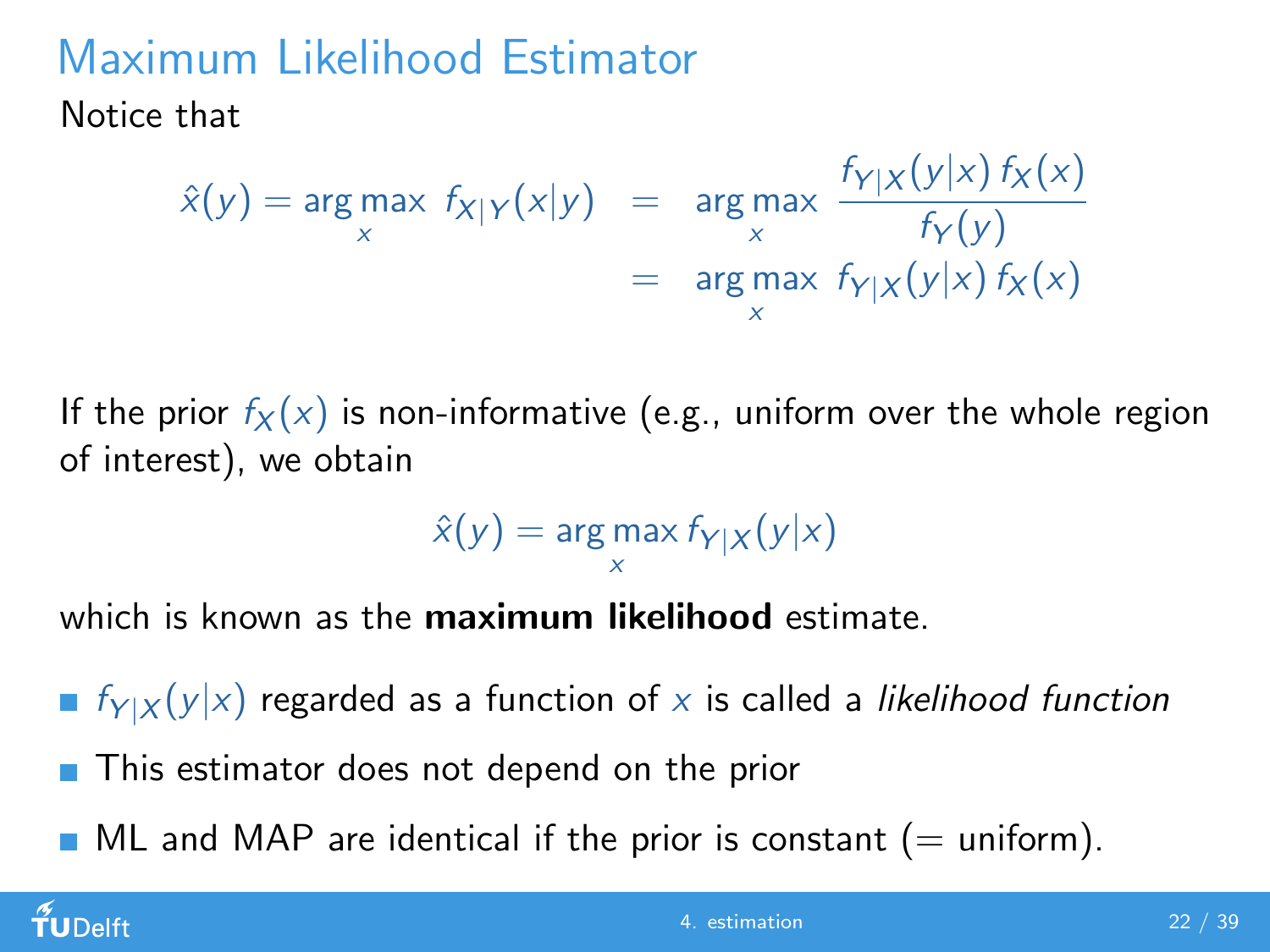#### Problem 12.3.4

Flip a coin *n* times. For each flip, the probability of heads is  $Q = q$ , independent of all other flips.  $Q$  is a Uniform(0,1) random variable. K is the number of heads in  $n$  flips.

What is the ML estimator of  $Q$  given  $K$ ?

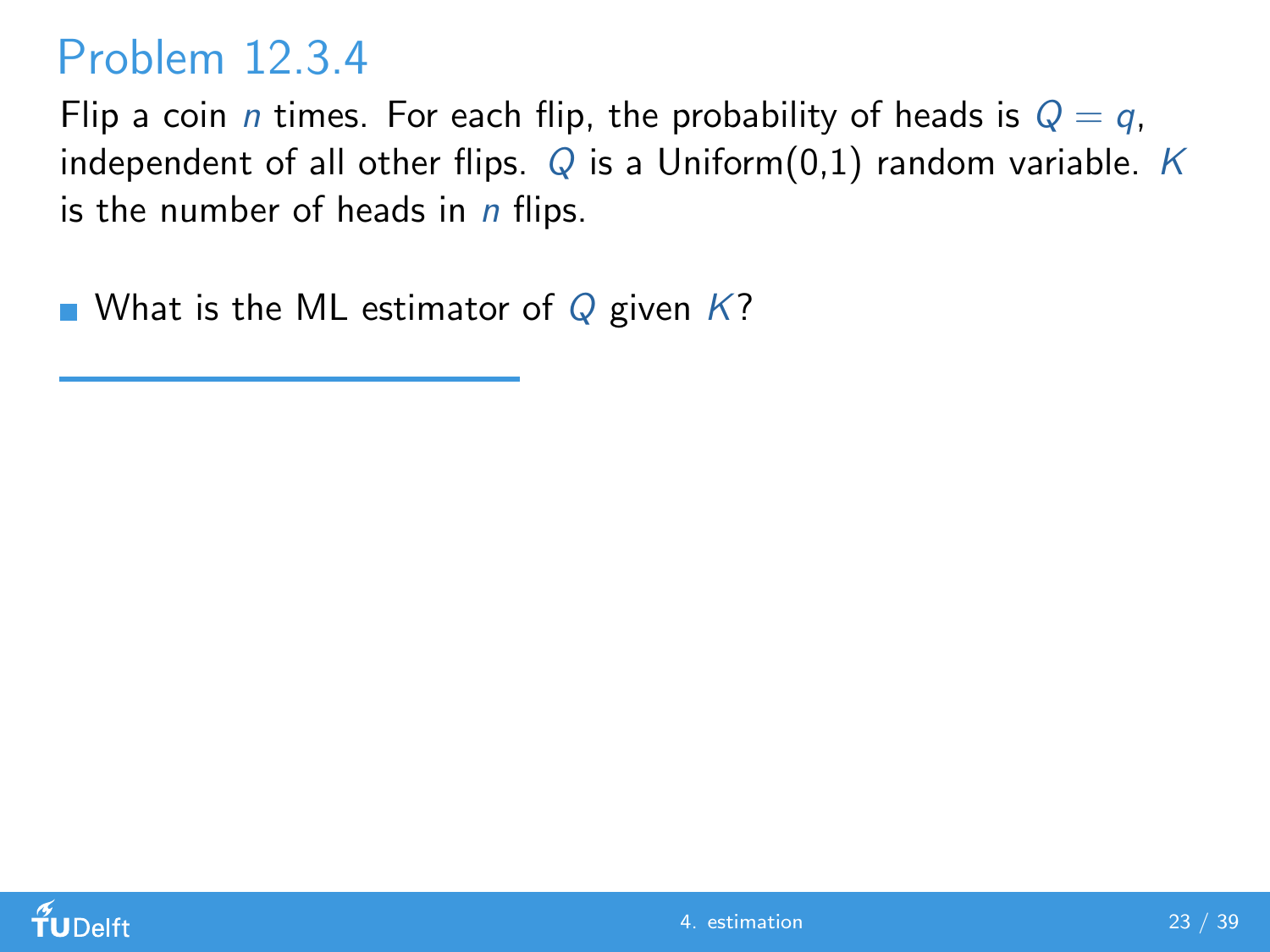#### Problem 12.3.4

Flip a coin *n* times. For each flip, the probability of heads is  $Q = q$ . independent of all other flips.  $Q$  is a Uniform(0,1) random variable. K is the number of heads in  $n$  flips.

What is the ML estimator of Q given  $K$ ?

Given  $Q = q$ , the conditional PMF of K is (binomial)

$$
P_{K|Q}(k|q) = \begin{cases} \binom{n}{k} q^k (1-q)^{n-k} & k = 0, 1, \cdots, n, \\ 0 & \text{otherwise} \end{cases}
$$

The ML estimator of Q given  $K = k$  is

$$
\hat{q}_{\sf ML}(k) = \underset{0 \leq q \leq 1}{\arg \max} \; P_{K|Q}(k|q)
$$

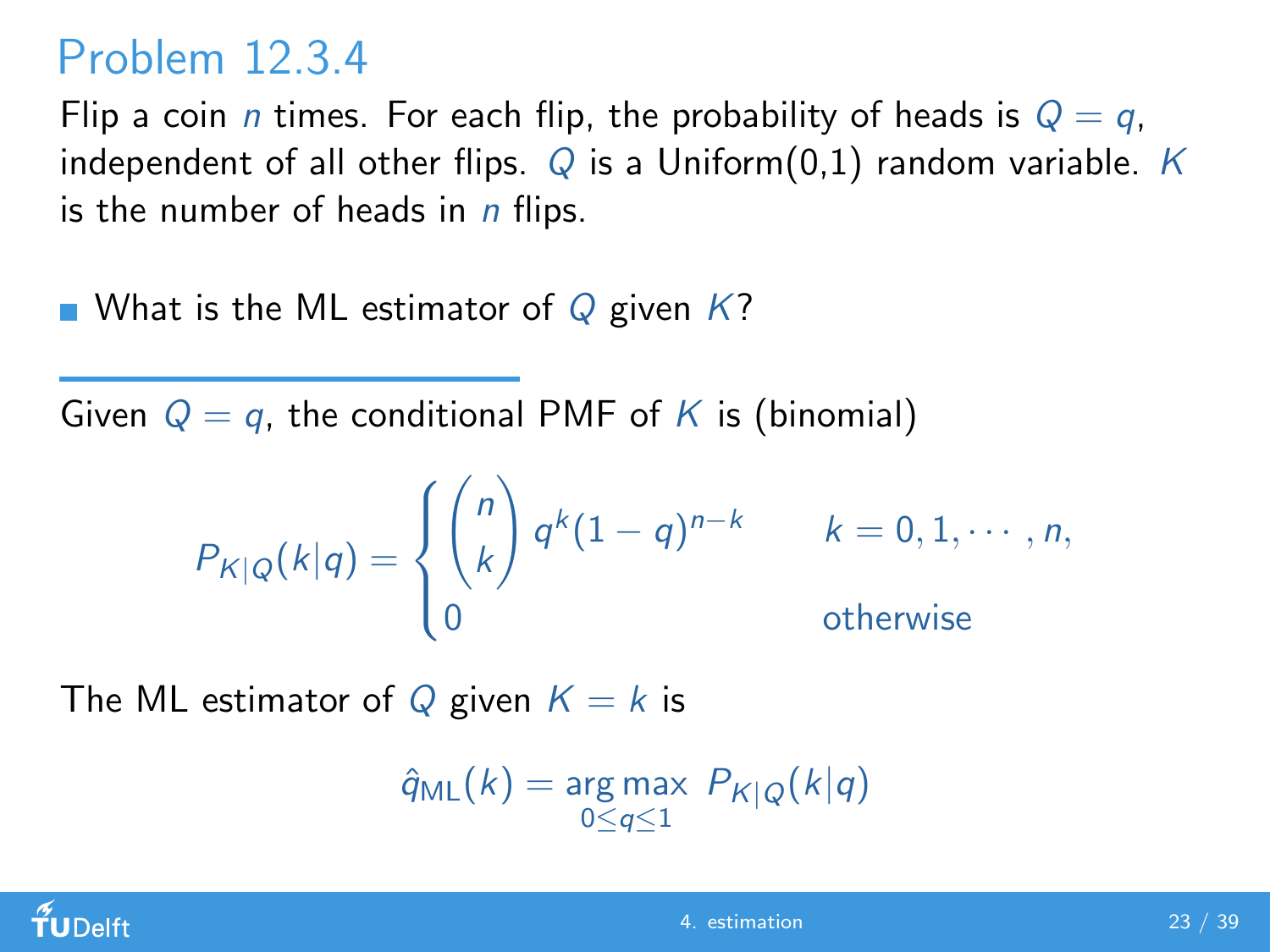# Problem 12.3.4 (cont'd)

Differentiating  $P_{K|Q}(k|q)$  with respect to q and setting equal to zero yields

$$
\frac{dP_{K|Q}(k|q)}{dq} = {n \choose k} \left(kq^{k-1}(1-q)^{n-k} - (n-k)q^{k}(1-q)^{n-k-1}\right) = 0
$$

$$
\Rightarrow k(1-q)=(n-k)q
$$

The maximizing value is  $q = k/n$  so that

$$
\hat{Q}_{ML}(K) = \frac{K}{n}
$$

- $\blacksquare$  This is intuitive: to estimate Q, simply count the relative frequency of Heads.
- **Finding the MMSE is much harder!**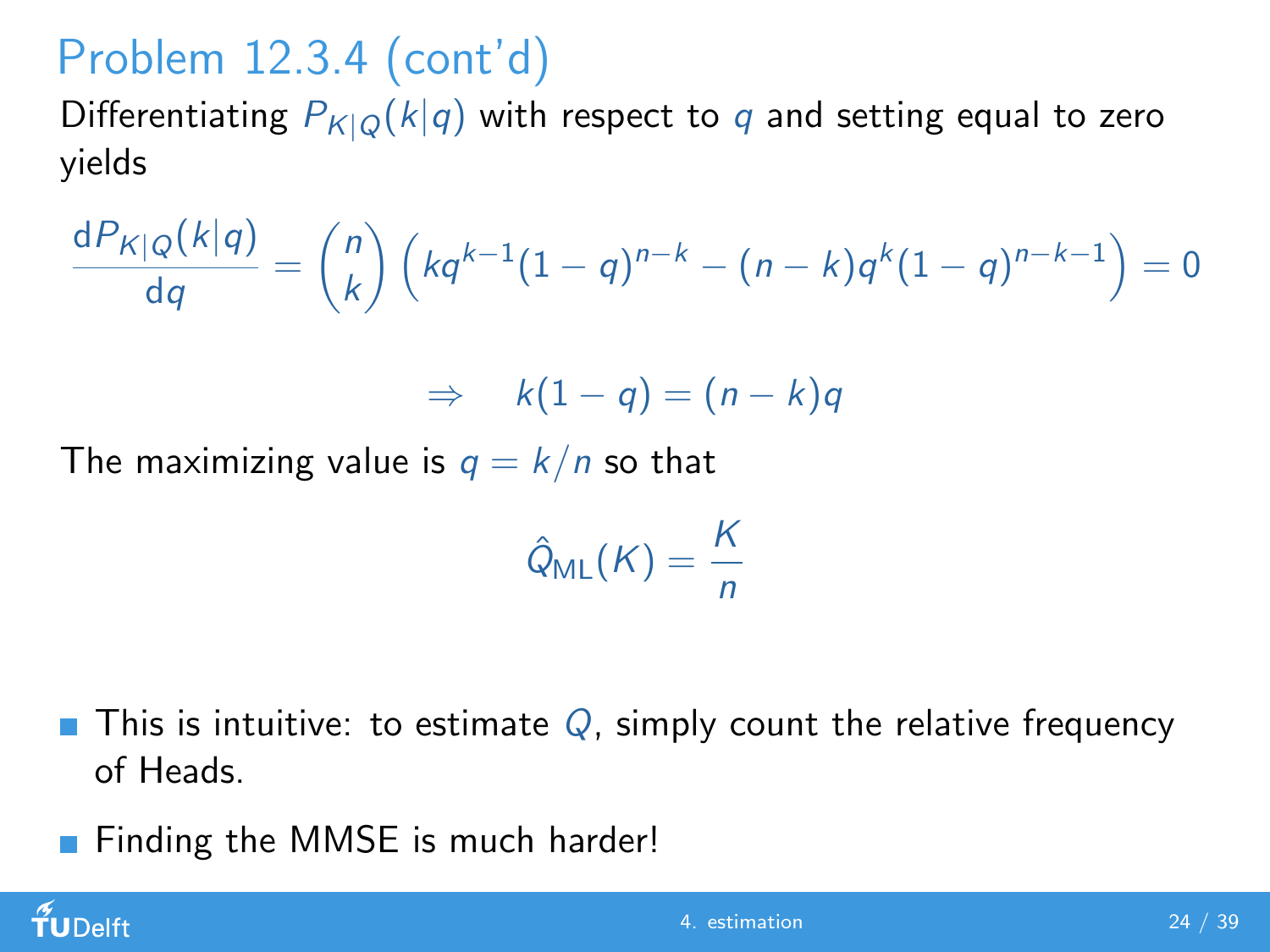# Linear MMSE estimation of a RV

Bayesian estimators:

- **MMSE:**  $\hat{x}(y) = E[X|Y = y]$
- MAP:  $\hat{x}(y) = \argmax f_{X|Y}(x|y)$ x

These estimators

- are generally non-linear functions of the observations;
- involve the posterior density  $f_{X|Y}(x|y)$ .

The non-linearity makes it sometimes difficult to derive and/or implement these estimators.

Moreover, what if the density  $f_{X|Y}(x|y)$  is unknown and cannot be estimated from the data?

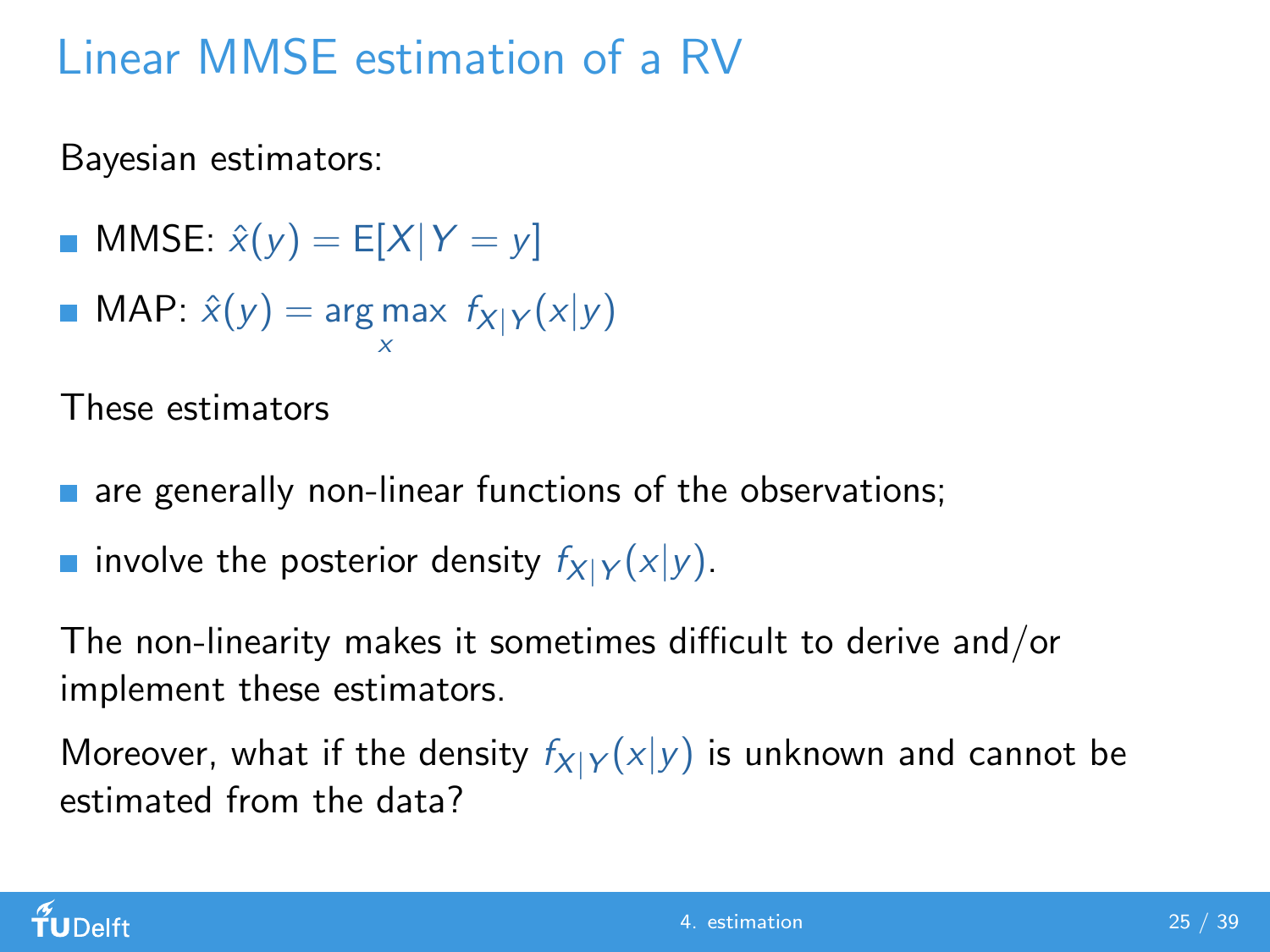## Linear MMSE estimation of a RV

The Linear MMSE estimator constrains the estimator  $\hat{\mathsf{X}}_{\mathsf{lin}}$  to have a linear relationship with the observable RV:

 $\hat{\mathsf{X}}_{\mathsf{lin}}(\mathsf{Y}) = \mathsf{a}\mathsf{Y} + \mathsf{b}$ 

 $\blacksquare$  To find the constants a and b, we again minimize the MSE:

$$
\underset{a,b}{\text{arg min}} \mathsf{E}[(X - \hat{X}_{\text{lin}}(Y))^2]
$$

$$
e = E[(X - \hat{X}_{lin}(Y))^2] = E[(X - aY - b)^2]
$$

Expanding gives:

 $e = \mathsf{E}[X^2] - 2a \mathsf{E}[XY] - 2b \mathsf{E}[X] + a^2 \mathsf{E}[Y^2] + 2ab \mathsf{E}[Y] + b^2$ 

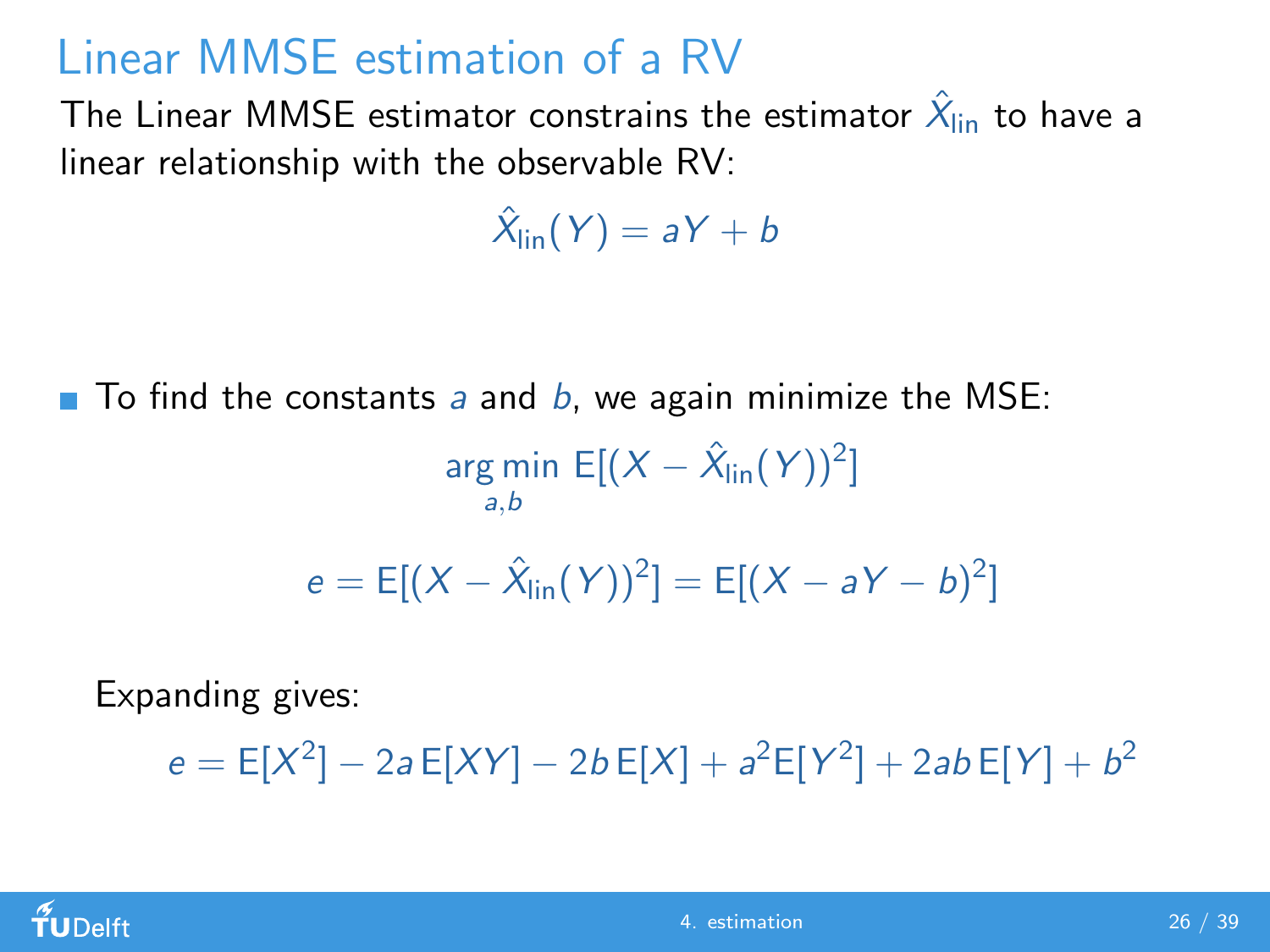# Linear MMSE estimation of a RV (cont'd)

■ The optimal parameters are found by setting partial derivatives to zero:

$$
\frac{\partial e}{\partial a} = -2E[XY] + 2aE[Y^2] + 2bE[Y] = 0
$$
  

$$
\frac{\partial e}{\partial b} = -2E[X] + 2aE[Y] + 2b = 0
$$

Solving for a and  $b$  then leads to

$$
a^* = \frac{\text{cov}[X, Y]}{\text{var}[Y]} = \rho_{X,Y} \frac{\sigma_X}{\sigma_Y} \quad \text{and} \quad b^* = \text{E}[X] - a^* \text{E}[Y]
$$

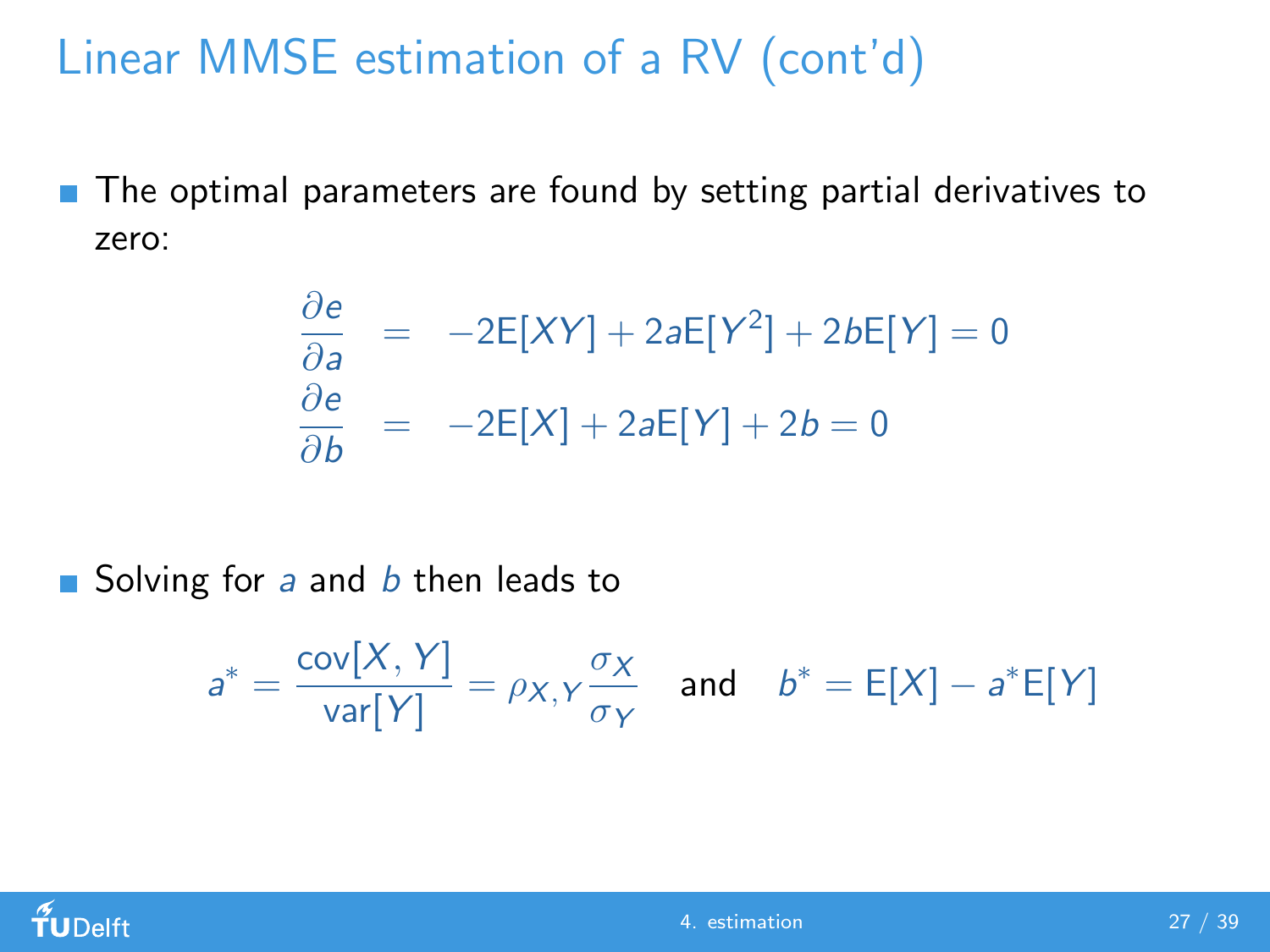## Linear MMSE

 $\overline{\phantom{a}}$ The Linear MMSE estimator is

$$
\hat{X}_{\text{lin}}(Y) = a^*Y + b^* = \frac{\text{cov}[X, Y]}{\text{var}[Y]}Y + E[X] - \frac{\text{cov}[X, Y]}{\text{var}[Y]}E[Y]
$$

$$
= \frac{\text{cov}[X, Y]}{\text{var}[Y]}(Y - E[Y]) + E[X]
$$

We have seen a similar result for bivariate Gaussian variables.

 $\blacksquare$  This can be generalized to the case where we estimate a RV X from a vector random process  $Y$ :

$$
\hat{X}_{lin}(\boldsymbol{Y}) = \boldsymbol{C}_{XY}\boldsymbol{C}_{\boldsymbol{Y}}^{-1}(\boldsymbol{Y} - \boldsymbol{E}[\boldsymbol{Y}]) + \boldsymbol{E}[X]
$$

and to the case where we estimate a vector random process  $\boldsymbol{X}$  from another vector random process  $Y$ :

$$
\hat{\mathbf{X}}_{\text{lin}}(\mathbf{Y}) = \mathbf{C}_{\mathbf{X}\mathbf{Y}} \mathbf{C}_{\mathbf{Y}}^{-1} (\mathbf{Y} - \mathsf{E}[\mathbf{Y}]) + \mathsf{E}[\mathbf{X}]
$$

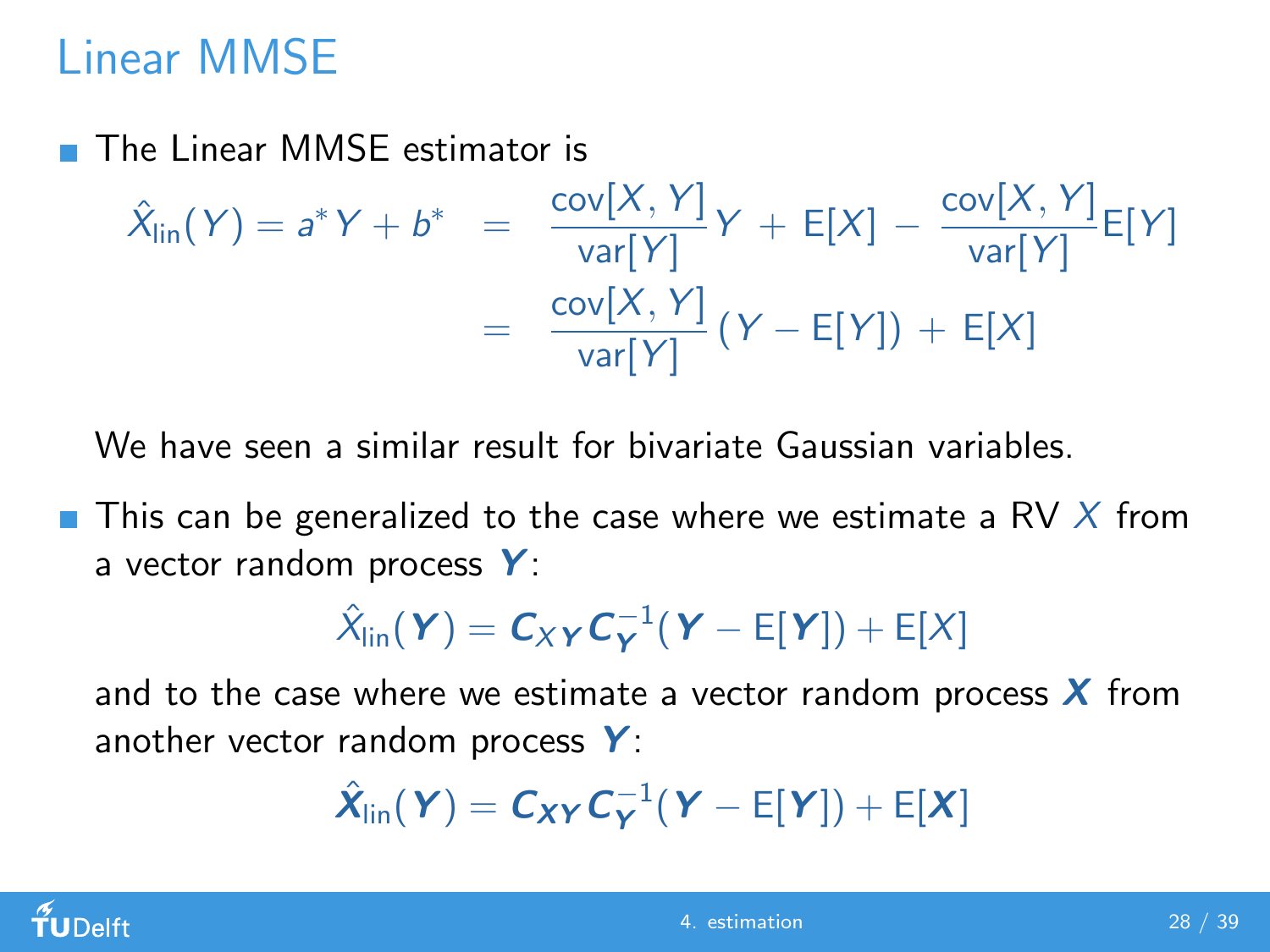#### Problem 12.4.2

X is a three-dimensional random vector with  $E[X] = 0$  and autocorrelation matrix  $\boldsymbol{R}_{\boldsymbol{\mathsf{X}}}$  with elements  $r_{ij} = (-0.80)^{|i-j|}.$ 

Use  $X_1$  and  $X_2$  to form a linear estimate of  $X_3$ :  $\hat{X}_3 = a_1X_1 + a_2X_2$ .

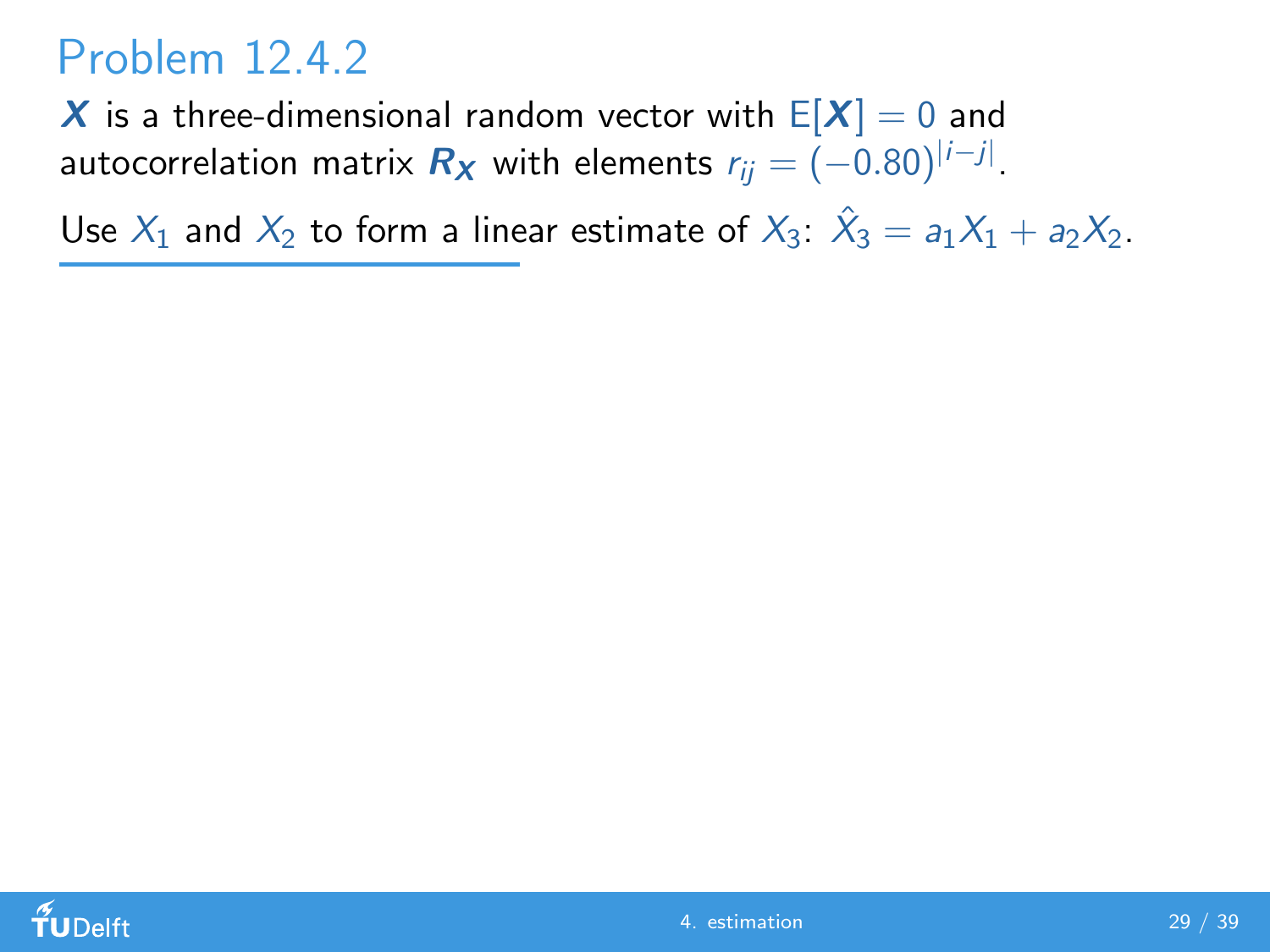## Problem 12.4.2

X is a three-dimensional random vector with  $E[X] = 0$  and autocorrelation matrix  $\boldsymbol{R}_{\boldsymbol{\mathsf{X}}}$  with elements  $r_{ij} = (-0.80)^{|i-j|}.$ 

Use  $X_1$  and  $X_2$  to form a linear estimate of  $X_3$ :  $\hat{X}_3 = a_1X_1 + a_2X_2$ .

In this problem, we view  $\boldsymbol{Y}=[X_1\ \ X_2]^T$  as the observation and  $X=X_3$ as the variable we wish to estimate. Then  $\hat{\chi}^{\,}_{\mathsf{lin}}(\bm{Y}) = \bm{R}_X \bm{\gamma} \bm{R}_{\bm{Y}}^{-1} \bm{Y}$  where

$$
\boldsymbol{R}_{\boldsymbol{Y}} = E[\boldsymbol{Y}\boldsymbol{Y}^{\mathsf{T}}] = \begin{bmatrix} E[X_1^2] & E[X_1X_2] \\ E[X_2X_1] & E[X_2^2 \end{bmatrix} = \begin{bmatrix} 1 & -0.8 \\ -0.8 & 1 \end{bmatrix}
$$

 $R_{XY} = E[XY^T] = E[X_3[X_1 \ X_2]] = [E[X_1X_3], E[X_2X_3]] = [0.64, -0.8]$ 

$$
\boldsymbol{R}_{X\boldsymbol{Y}}\boldsymbol{R}_{\boldsymbol{Y}}^{-1} = [0.64, -0.8] \begin{bmatrix} 25/9 & 20/9 \\ 20/9 & 25/9 \end{bmatrix} = [0, -0.8]
$$

The optimum linear estimator of  $X_3$  given  $X_1$  and  $X_2$  is

$$
\hat{X}_3 = -0.8 X_2
$$

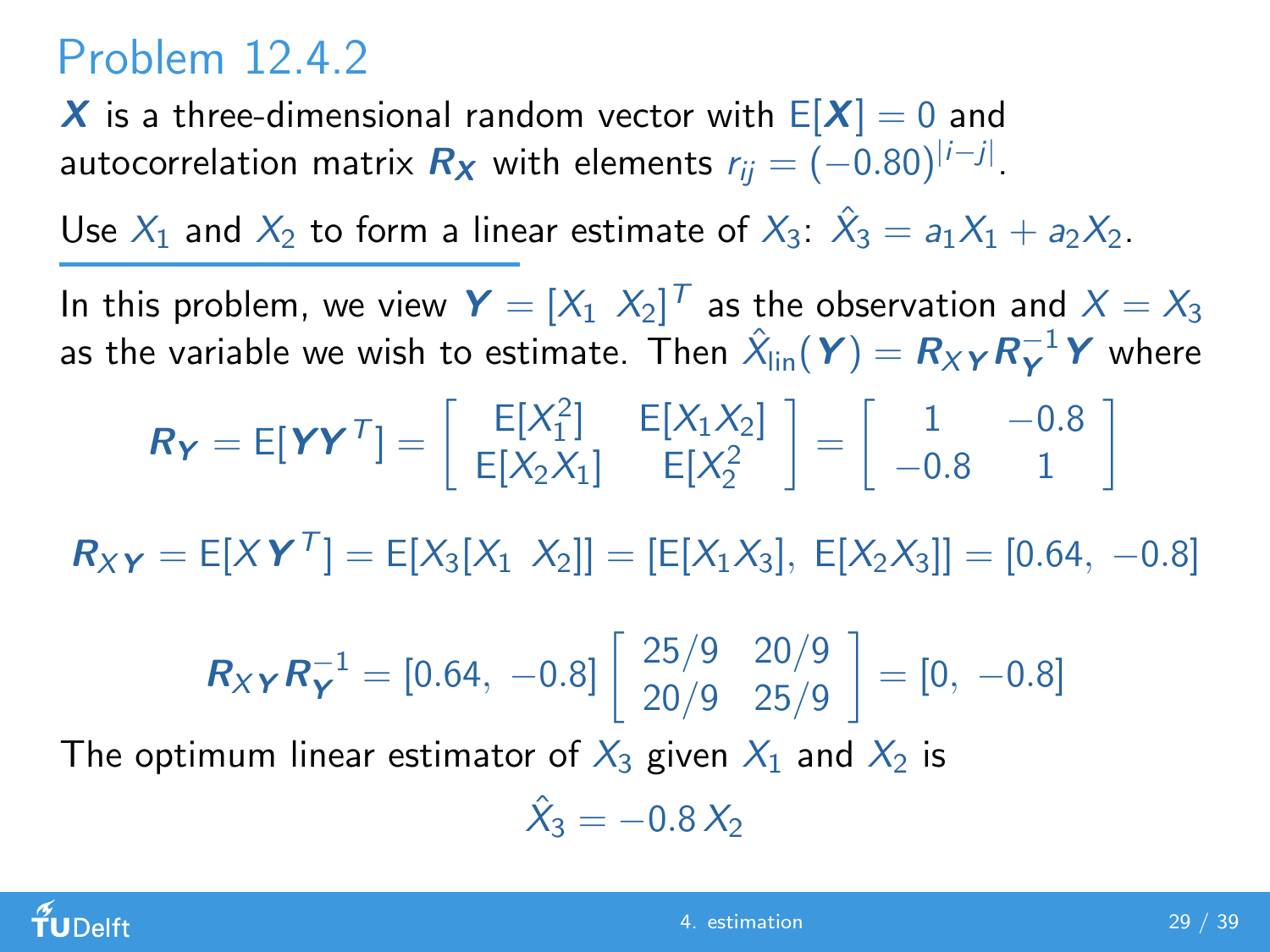## Estimation of a RV: summary

- **Minimum mean-squared error (MMSE)** estimation: Minimize  $E[(X - \hat{X})^2]$ 
	- **Blind estimation** (no observation): we can only use  $f_X(x)$  $\hat{x} = E[X]$ , i.e., take the mean
	- Estimation of X given a related variable Y:

$$
\hat{X}(Y) = \underset{\hat{X}(Y)}{\arg \min} E[(X - \hat{X})^2 | Y] = E[X|Y]
$$

Uses  $f_{X|Y}(x|y)$  (inverse model)

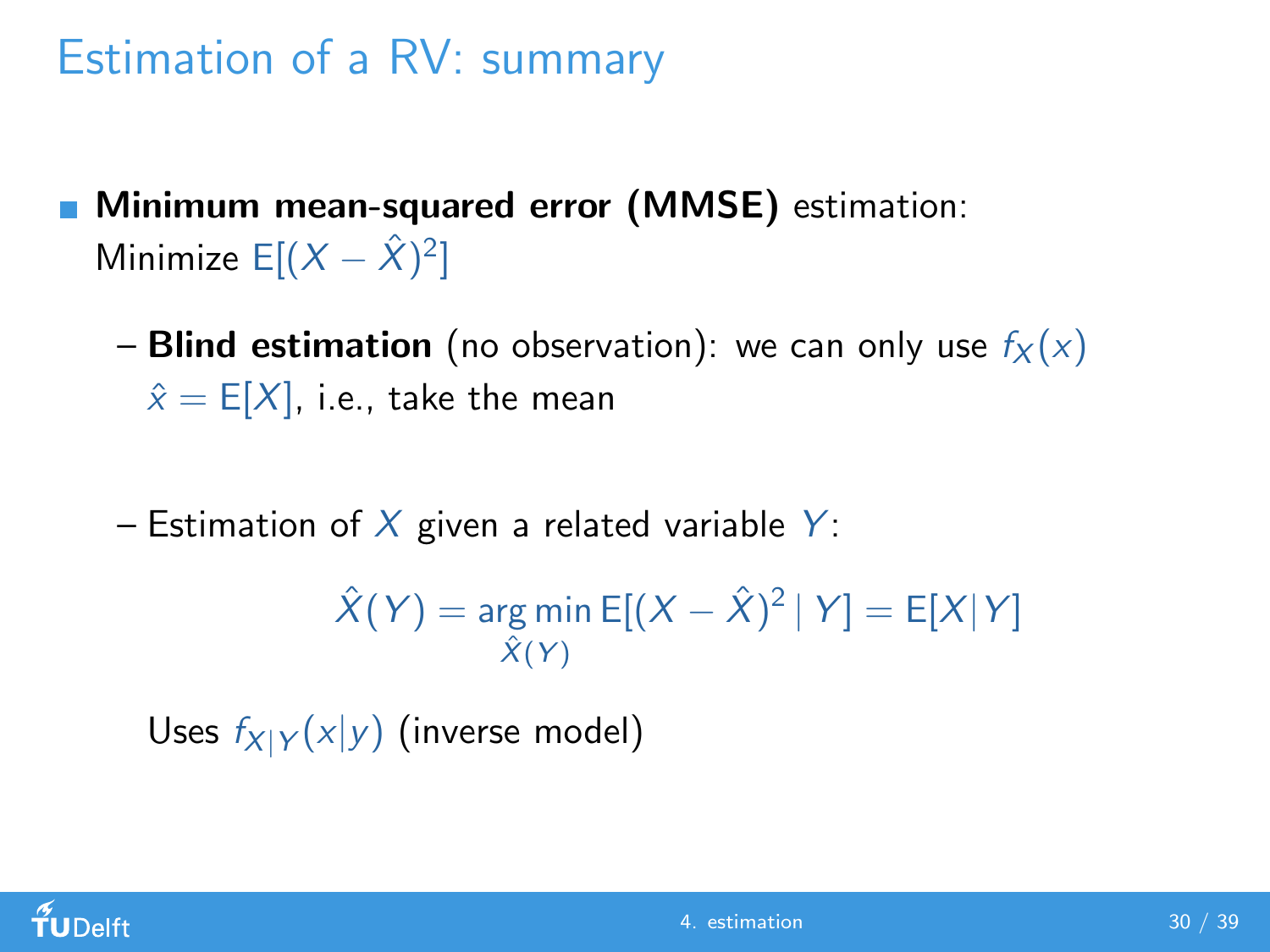# Estimation of a RV: summary

Uniform cost function:

Minimize  $C(X, \hat{X}) = \begin{cases} 0, & |X - \hat{X}| < \epsilon \end{cases}$ 1, otherwise

- **Blind**:  $\hat{x} = \arg \max_{x} f_X(x)$ , i.e., take the *mode*
- Maximum A Posteriori (MAP):

$$
\hat{x}(y) = \arg\max_{x} f_{X|Y}(x|y) = \arg\max_{x} f_{Y|X}(y|x) \cdot f_{X}(x)
$$

– Maximum Likelihood (ML):  $\hat{x}(y) = \mathsf{arg\,max}_x\; f_{Y|X}(y|x)$ ignores  $f_X(x)$ 

In most estimation problems, ML is the standard choice.

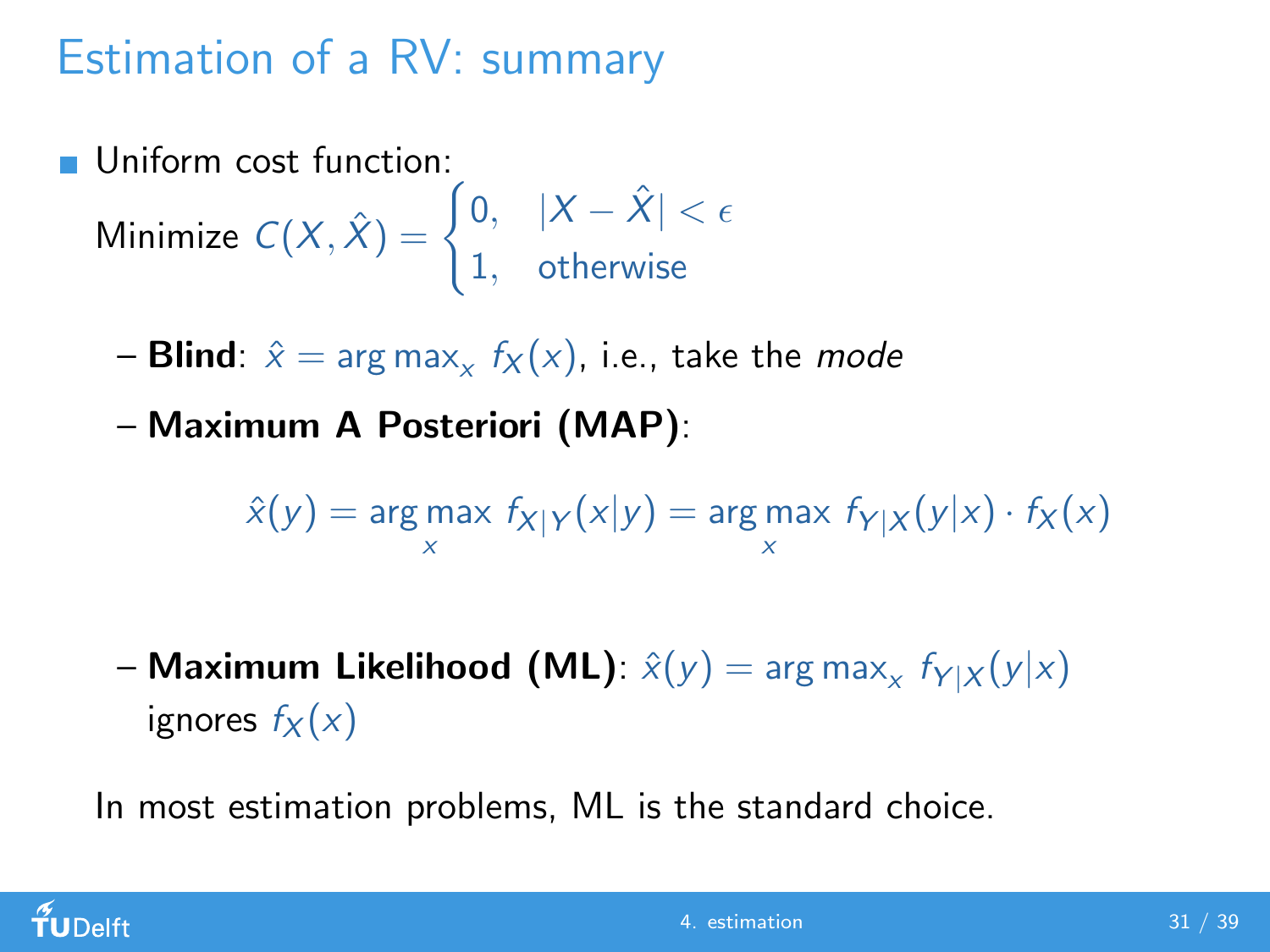## Estimation of a RV: summary

Special case:

**Linear MMSE estimation**:  $\hat{x}(y) = ay + b$ ; uses only second-order statistics:

$$
\hat{x}(y) = ay + b = \frac{\text{cov}[X, Y]}{\text{var}[Y]} (y - \mathsf{E}[Y]) + \mathsf{E}[X]
$$

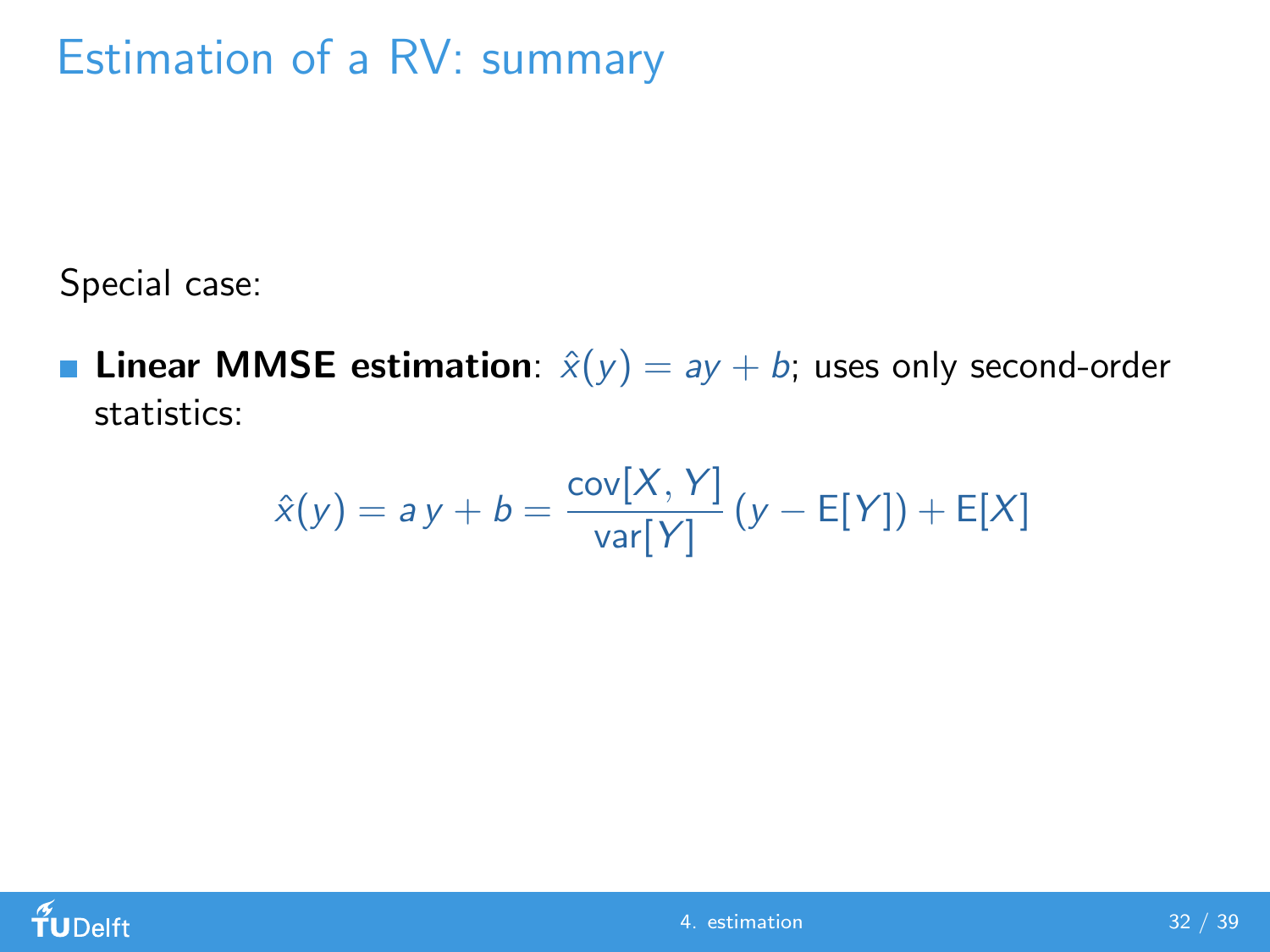Let the joint density of  $X$  and  $Y$  be given by

$$
f_{X,Y}(x,y) = \begin{cases} 10x & 0 \le x \le y^2, 0 \le y \le 1 \\ 0 & \text{otherwise} \end{cases}
$$

We observe realizations of Y and want to estimate  $X$ .



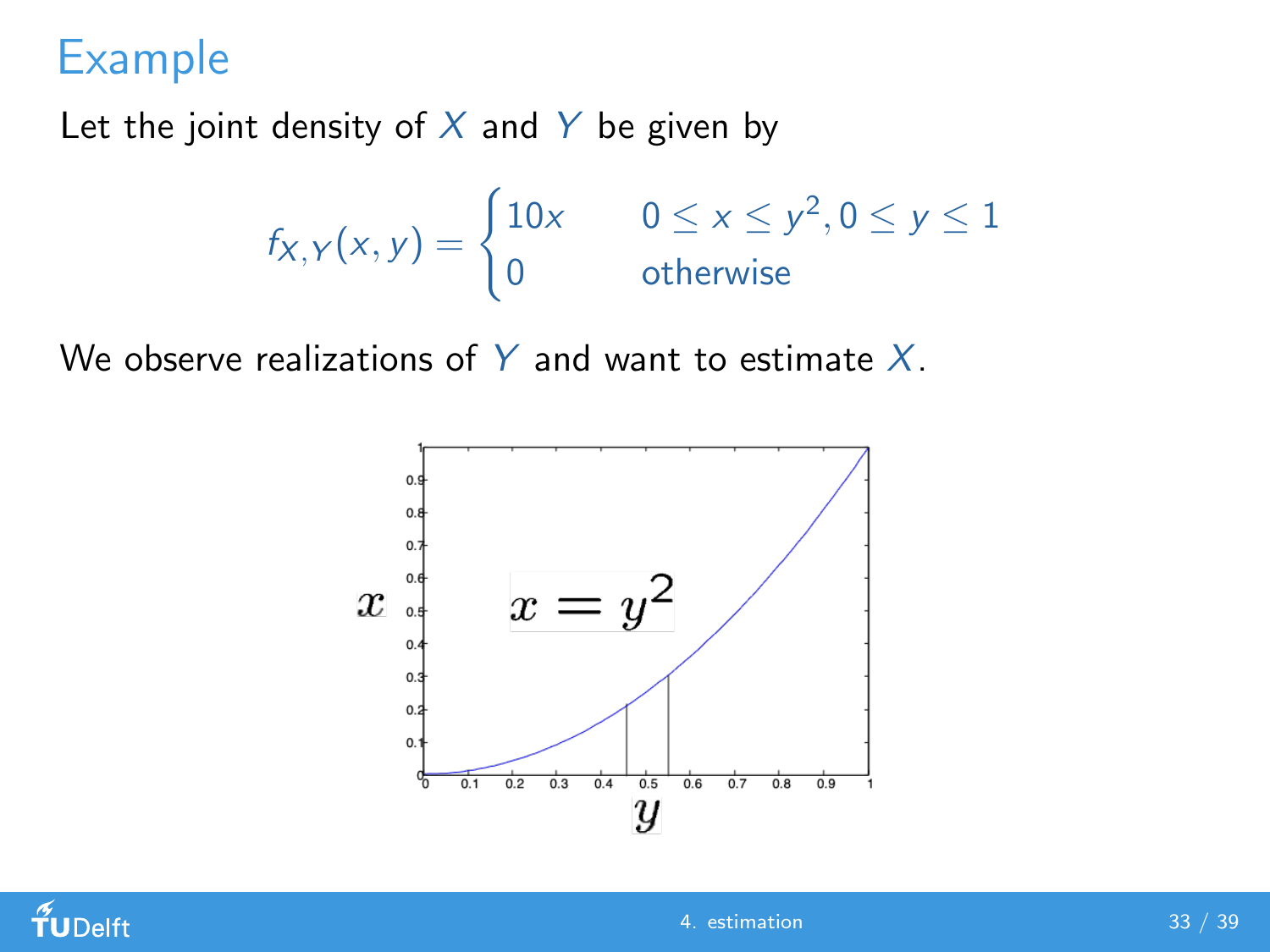First compute the marginals:

$$
f_Y(y) = \int_0^{y^2} 10x \, dx = 5y^4, \quad 0 \le y \le 1
$$
\n
$$
f_X(x) = \int_{\sqrt{x}}^1 10x \, dy = 10(x - x^{3/2}), \quad 0 \le x \le 1
$$

 $0.4$ 

#### **Then the conditional densities are**

$$
f_{X|Y}(x|y) = \frac{f_{X,Y}(x,y)}{f_Y(y)} = \frac{10x}{5y^4} = \frac{2x}{y^4}, \quad 0 \le x \le y^2
$$
  

$$
f_{Y|X}(y|x) = \frac{f_{X,Y}(x,y)}{f_X(x)} = \frac{1}{1-\sqrt{x}}, \quad \sqrt{x} \le y \le 1
$$

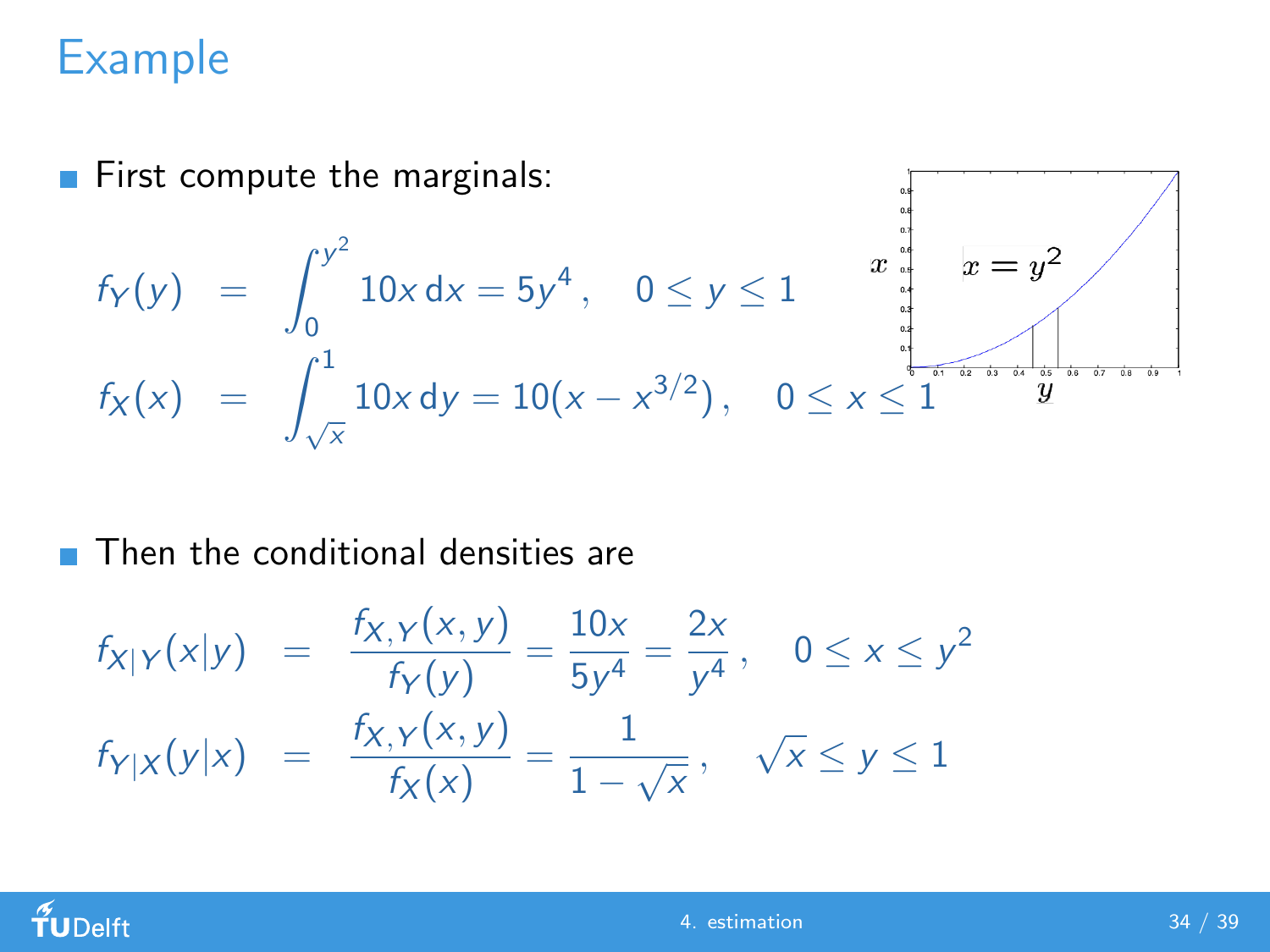**MMSE:** compute the conditional expectation:

$$
\hat{x}_{MMSE}(y) = E[X|Y = y] = \int x f_{X|Y}(x|y) dx = \int_0^{y^2} \frac{2x^2}{y^4} dx = \frac{2}{3}y^2
$$

**MAP**: maximize the a posteriori density  $f_{X|Y}(x|y)$ :

$$
\hat{x}_{MAP}(y) = \underset{x}{\arg \max} \ f_{X|Y}(x|y) = \underset{x}{\arg \max} \ \frac{2x}{y^4}, \quad 0 \le x \le y^2
$$

The maximum over x is achieved for  $x = y^2$ , so  $\hat{x}_{MAP}(y) = y^2$ .

**ML**: maximize the likelihood function  $f_{Y|X}(y|x)$ . As function of  $x$ , it is monotonically increasing, the maximum over  $x$ As function of  $\lambda$ , it is mone-<br>is achieved for  $\sqrt{x} = y$ , so

$$
\hat{x}_{\text{ML}}(y) = \arg\max_{x} f_{Y|X}(y|x) = y^2
$$

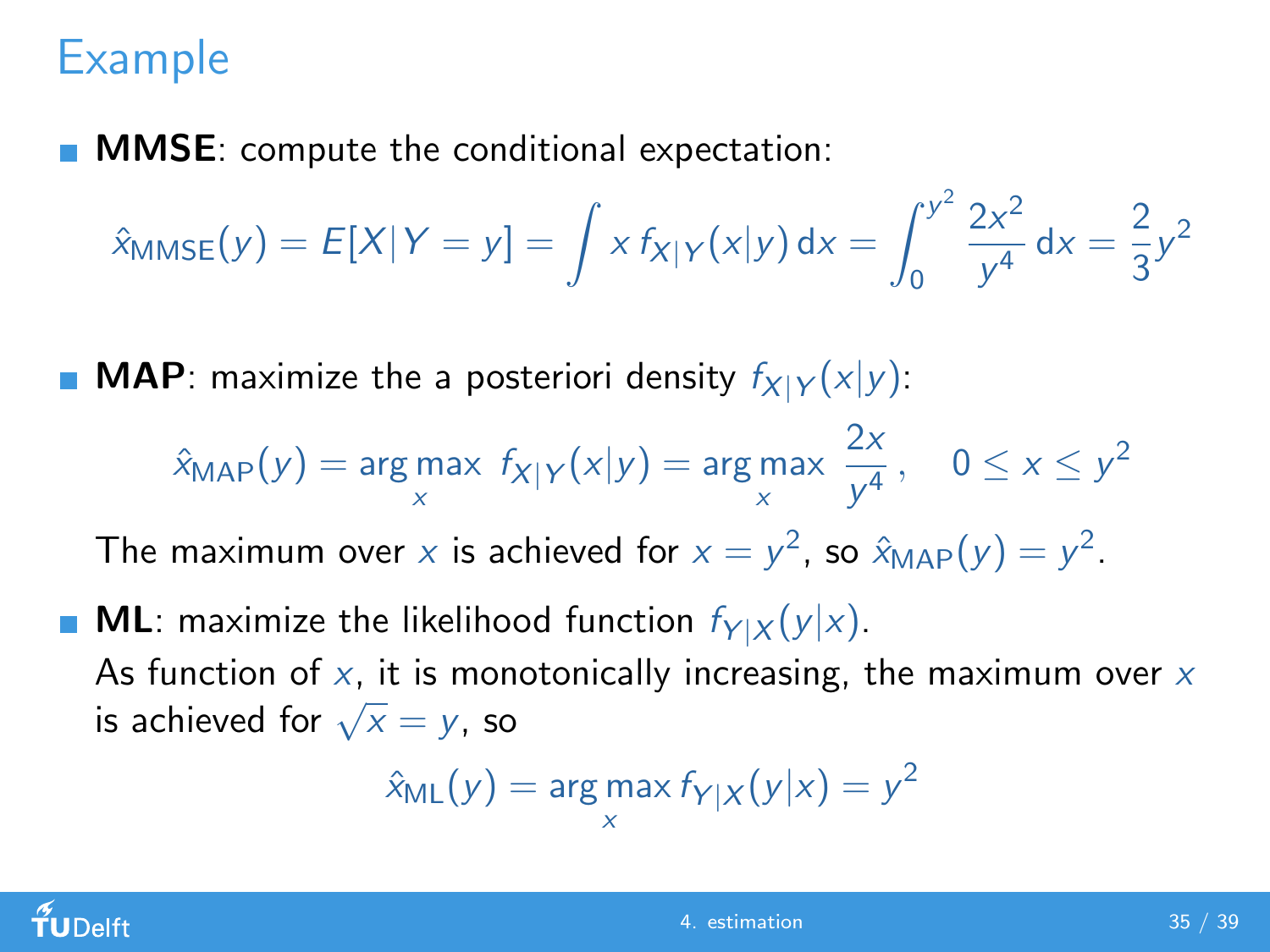#### **Linear MMSE:**

Compute the moments:

$$
E[X] = \int_0^1 x f_X(x) dx = 10/21
$$
  
\n
$$
E[Y] = \int_0^1 y f_Y(y) dy = 5/6
$$
  
\n
$$
E[Y^2] = \int_0^1 y^2 f_Y(y) dy = 5/7
$$
  
\n
$$
E[XY] = \int_0^1 \int_0^{y^2} xy f_{X,Y}(x, y) dx dy = 10/24
$$

Then

$$
\hat{X}_{\text{lin}}(Y) = \frac{E[XY] - E[X]E[Y]}{E[Y^2] - E[Y]^2} (Y - E[Y]) + E[X] \\
= Y - 5/14
$$

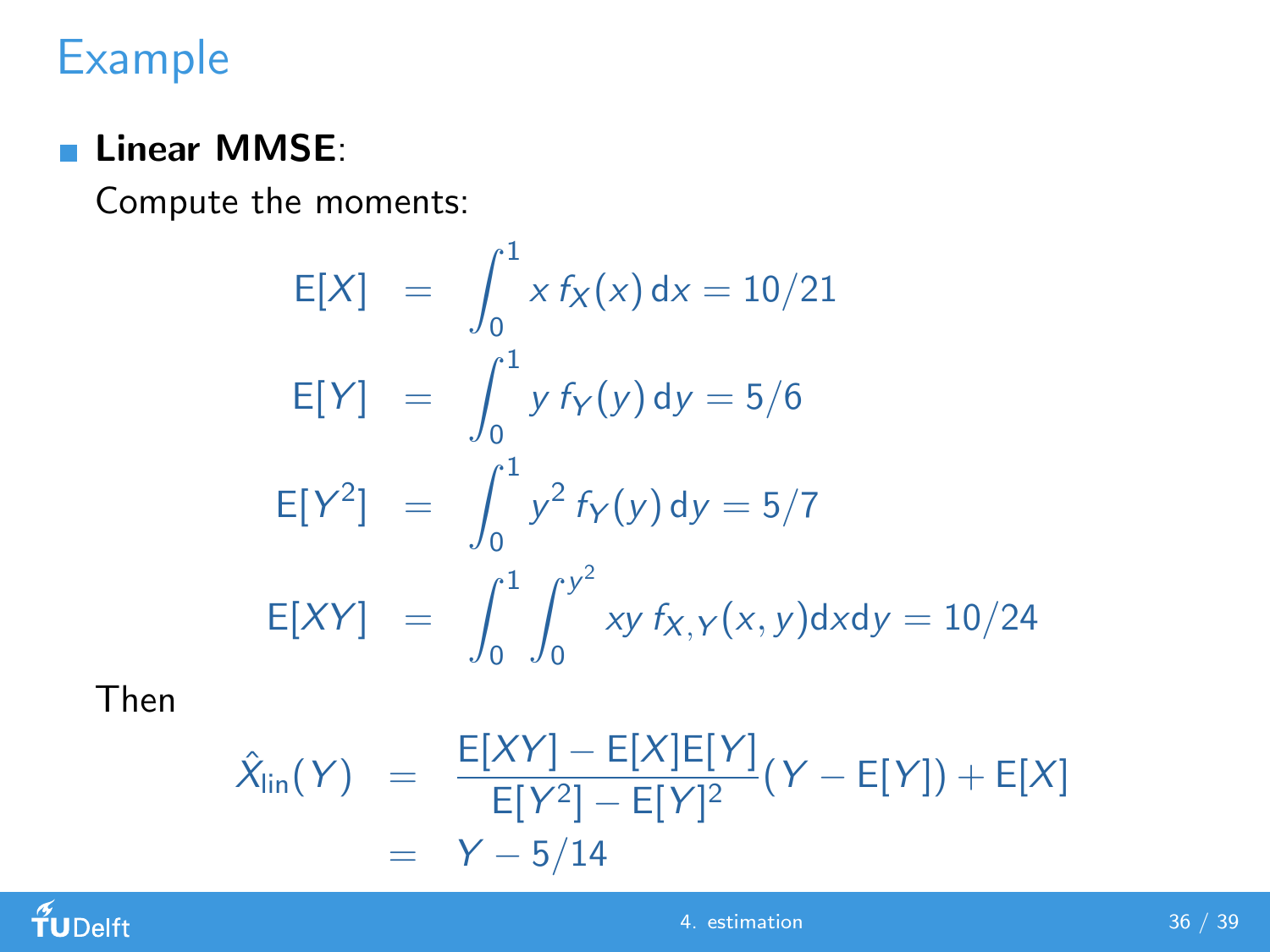

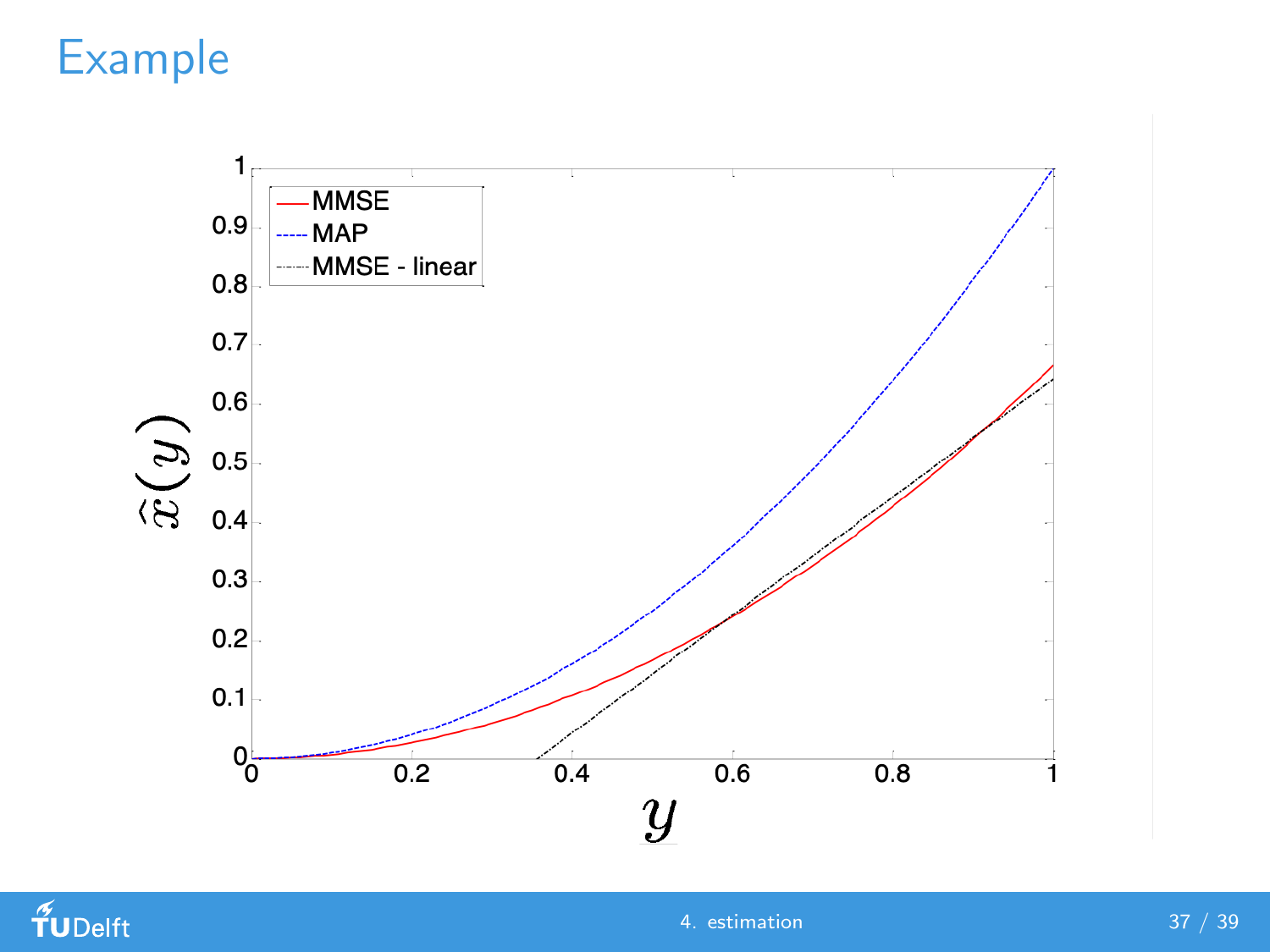Estimation errors (MSE):

**MMSE:** 

$$
E[(X - \hat{X}(Y))^2] = \int_0^1 \int_0^{y^2} \left(x - \frac{2}{3}y^2\right)^2 10x \, dx \, dy = 0.0309
$$

MAP, ML:

$$
E[(X - \hat{X}(Y))^2] = \int_0^1 \int_0^{y^2} (x - y^2)^2 10x \, dxdy = 0.0926
$$

LMMSE:

$$
E[(X - \hat{X}(Y))^2] = \int_0^1 \int_0^{y^2} \left( x - y + \frac{5}{14} \right)^2 10x \, dx \, dy = 0.0312
$$